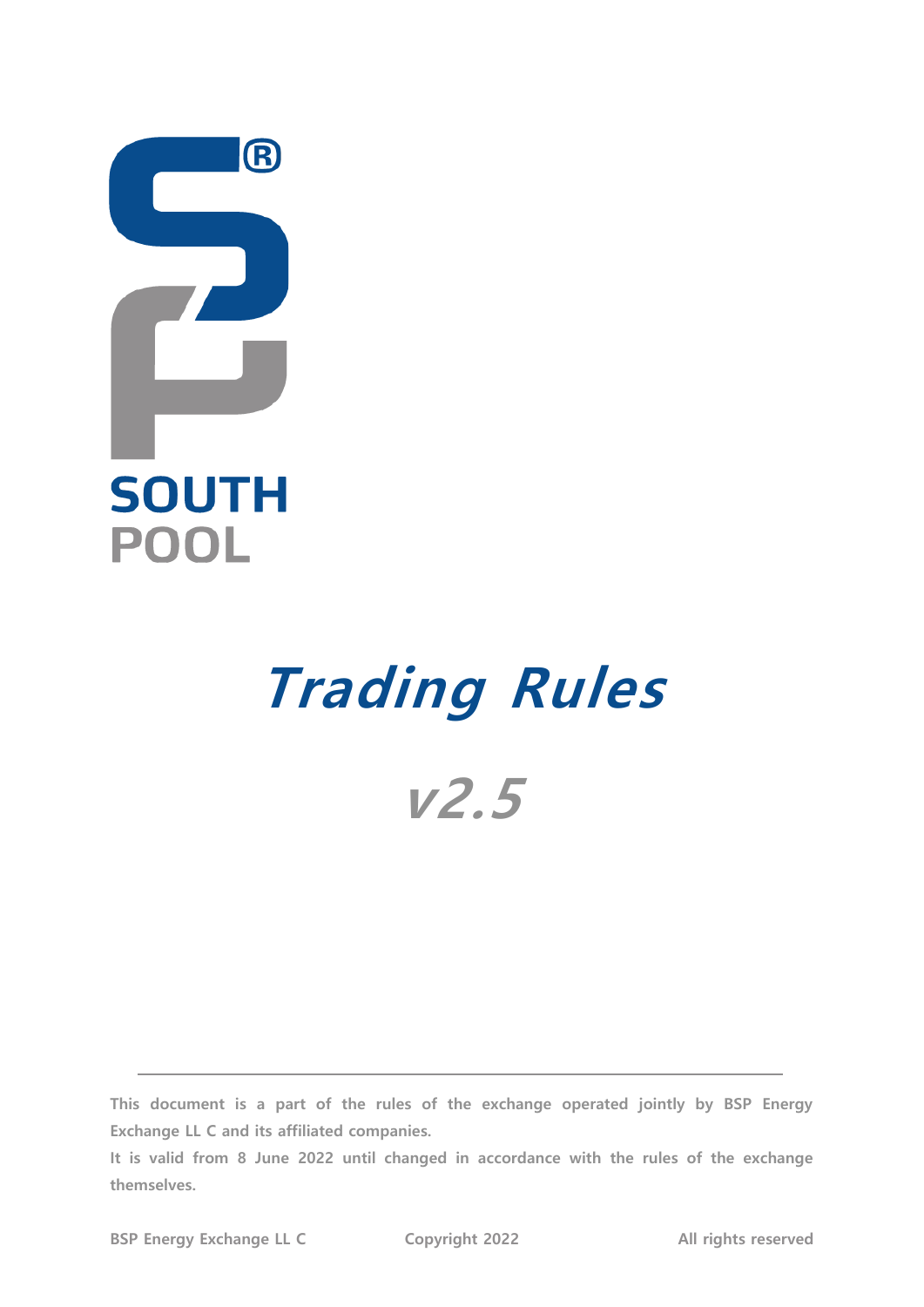

Page left intentionally blank.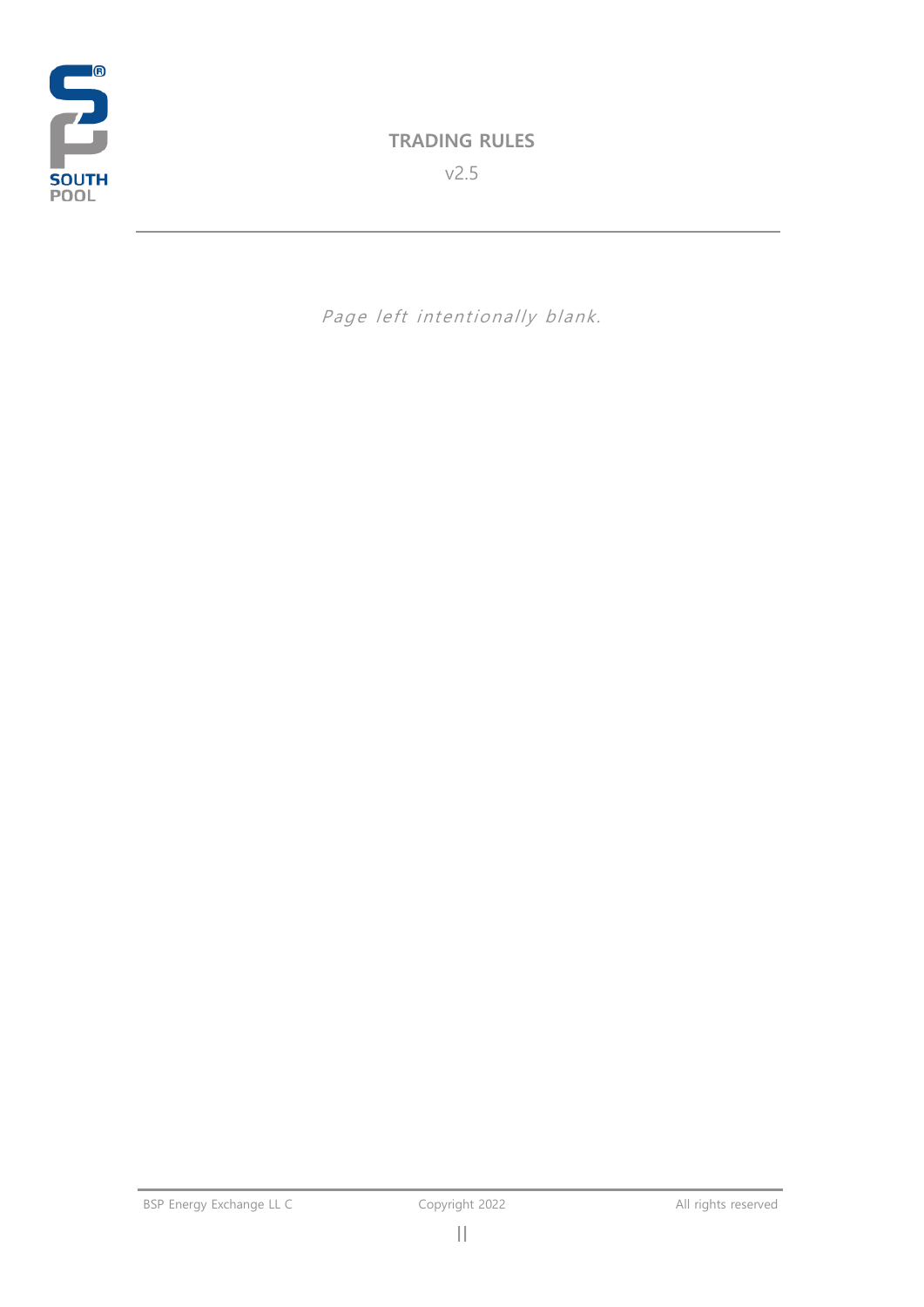

## **TRADING RULES**

## **Table of Contents**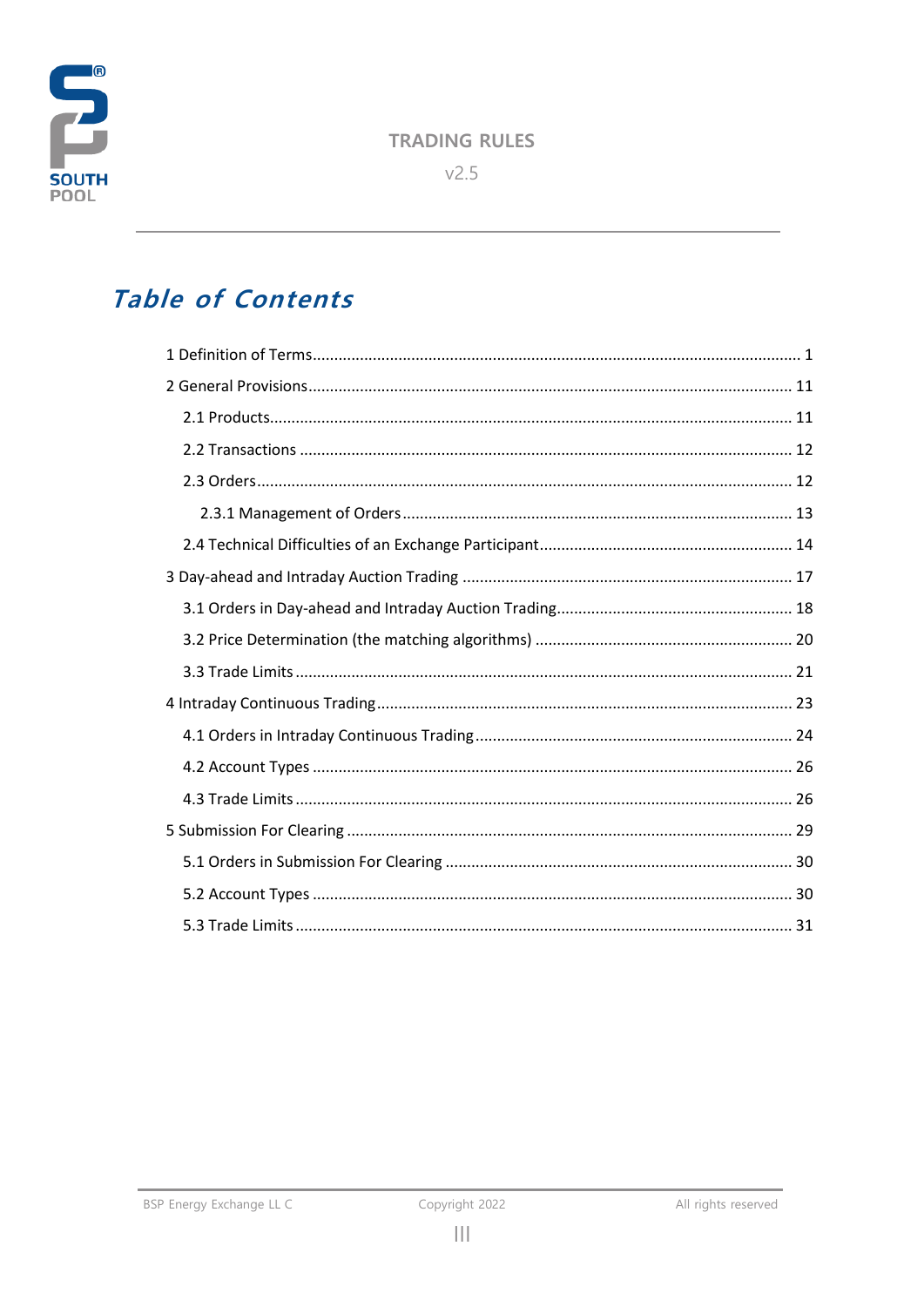

# **TRADING RULES**

v2.5

Page left intentionally blank.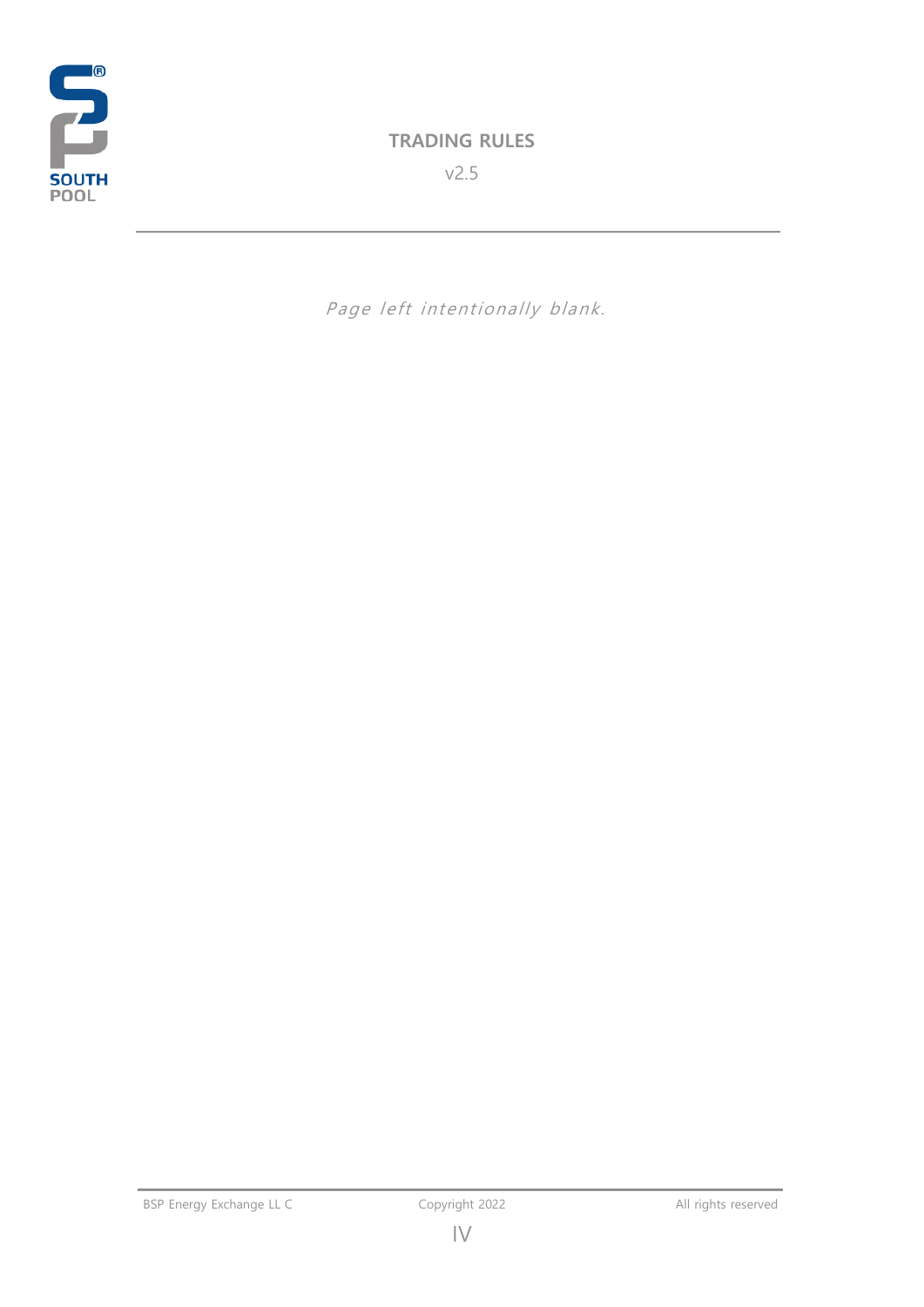

## <span id="page-4-0"></span>**1 Definition of Terms**

- Affiliate Member....................an Exchange Participant whose Exchange Participation depends on Exchange Participation of an Exchange Member that it belongs to.
- Algorithm ..................................a procedure that calculates prices and accepted volumes in Orders in Day-ahead Auction Trading and Intraday Auction Trading.
- Balance Order..........................is an Order submitted by TSO to ensure grid balance.
- Balancing Trading Phase....is a Session Phase in Intraday Continuous Session at which Orders can be concluded only against Balance Order.
- BSP...............................................a company BSP Regional Energy Exchange LL C with registered office in Ljubljana, Slovenia that jointly operates the Exchange and respective Trading and Clearing systems in accordance with the Rules.
- Call Phase..................................a Session Phase in either Day-ahead Auction Session or Intraday Auction Session when Exchange Participants can enter and manage their Orders.
- Clearing Rules .........................an Appendix to the General Rules setting out conditions and instructions governing Clearing of Final Transactions in the Markets and risk management in accordance with the General Rules.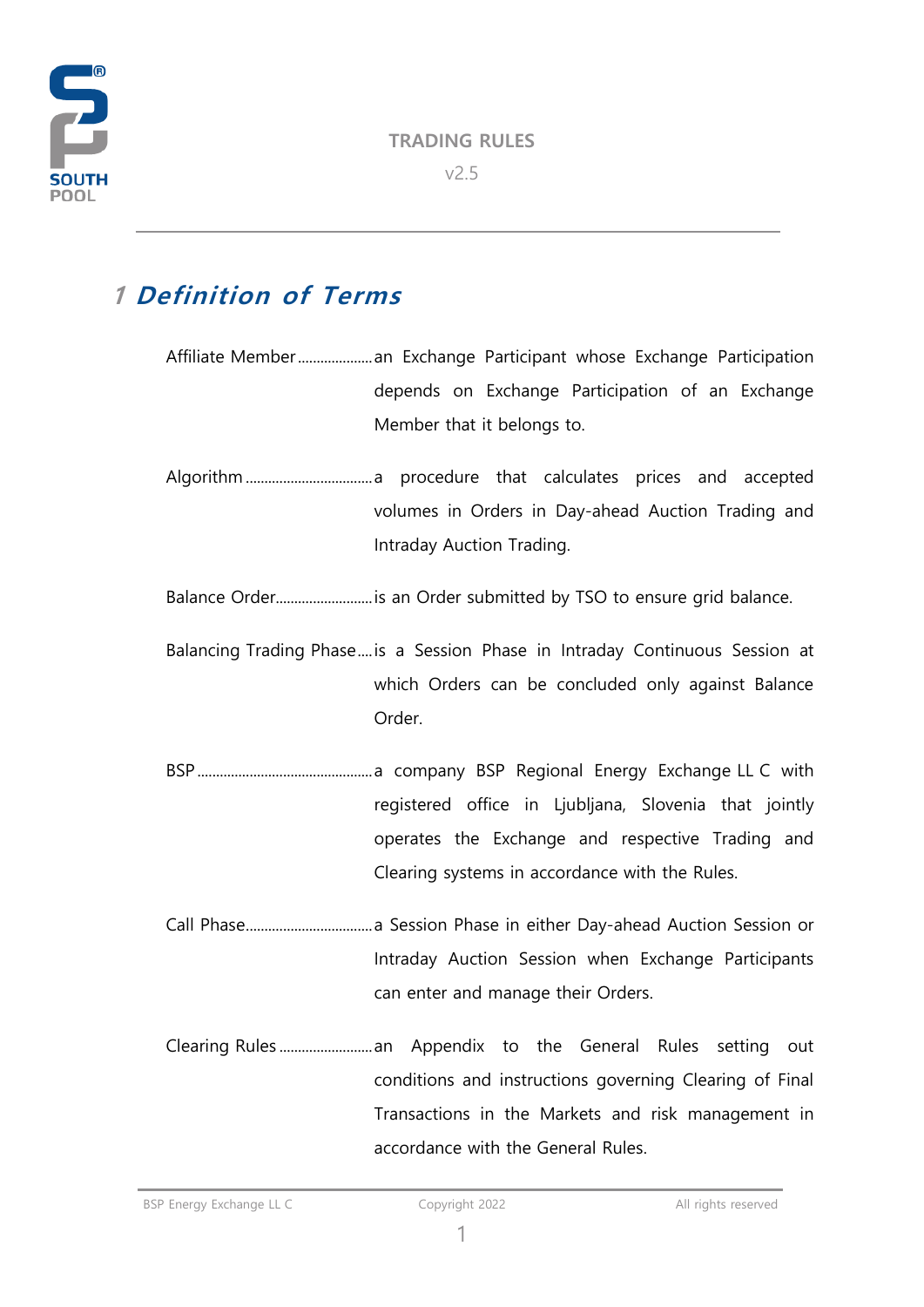

Clearing......................................a set of procedures that include registration, invoicing and settlement, as well as collateralisation of Transactions.

Clearing Member...................an Exchange Participant.

Closed Order Book ...............a type of disclosure of Order Book in which the Exchange Traders can see only their own Orders out of the Order Book in the Trading System.

Day-ahead Auction Session....................................... a Trading Session in Day-ahead Auction Trading.

Day-ahead Auction Trading.......................................the manner of Trading where matching only occurs once in the Price Determination Phase.

Delivery Day or Service Day ......................................the day of the physical fulfilment of Transactions.

Euphemia Algorithm ............a single algorithm for determination of Market Clearing Prices and net positions of bidding areas in Europe.

Exchange ...................................all the Markets.

Exchange Body .......................a body, either a corporate one or not, assigned a specific function within the Rules.

Exchange Member................an independent Exchange Participant.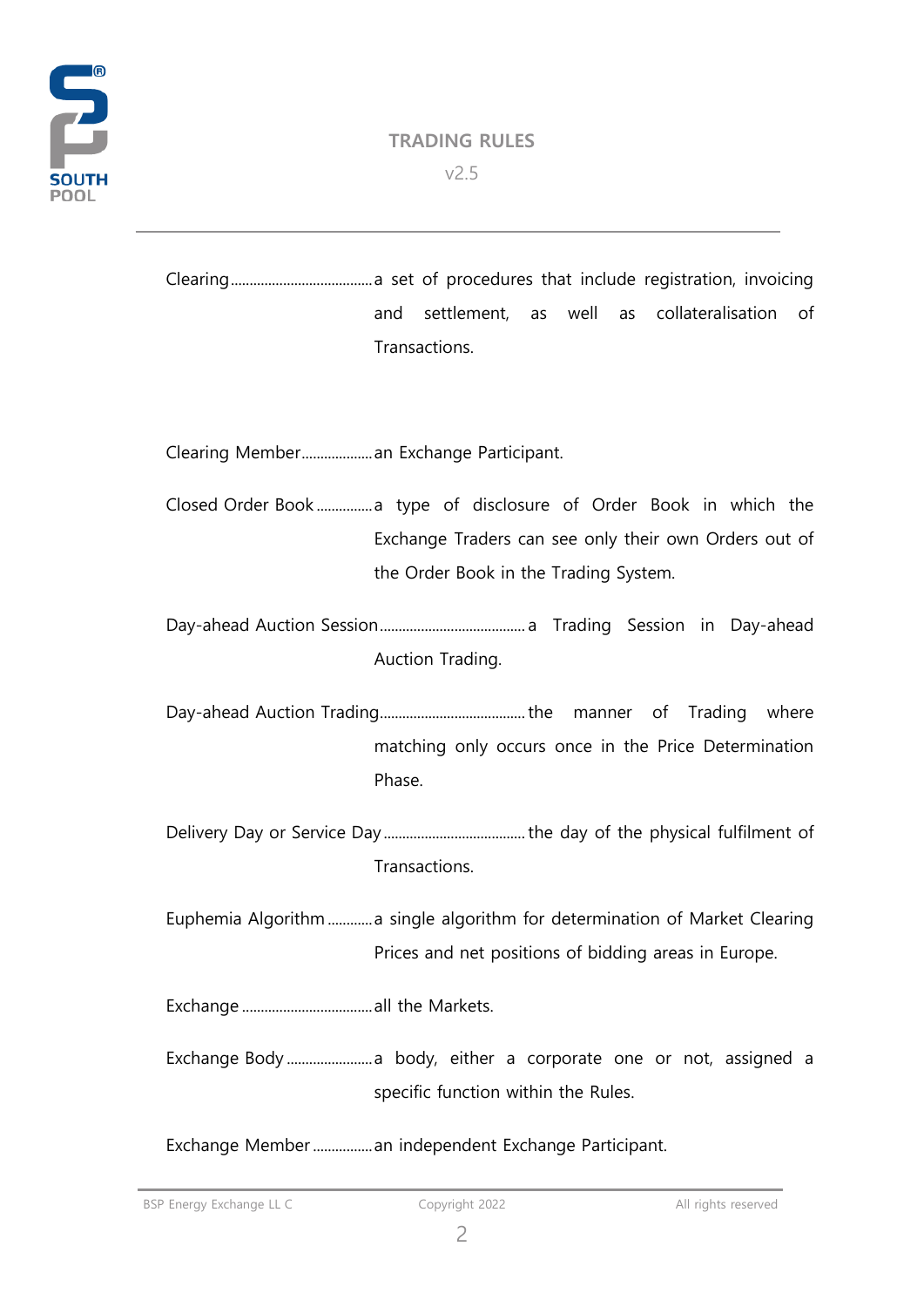

#### **TRADING RULES**

v2.5

Exchange Participant............an Exchange Member or an Affiliate Member.

- Exchange Participation........the right to participate in Trading and/or Clearing at BSP.
- Exchange Participants Group.................................... an Exchange Member and all Affiliate Members that belong to it.
- Exchange Trader.....................an employee of an Exchange Participant, nominated by Exchange Member and admitted by BSP as Exchange Trader for a maximum of one Exchange Member and for any number of the Exchange Member's Affiliate Members, authorised to participate in Trading on the individual Markets on the Exchange Participant's behalf.

Final Transaction....................a Transaction which cannot be broken.

- Freeze Phase............................a Session Phase in either Day-ahead Auction Session or Intraday Auction Session when Market Supervision can oversee and test outcomes of the auction and manage the Orders entered during the Call Phase.
- Inactive Phase ........................a Session Phase in either Day-ahead Auction Session or Intraday Auction Session or Intraday Continuous Session or Submission For Clearing Session when Exchange Participants can only access and download the results of their Trading.

Intraday Auction Session ..a Trading Session in Intraday Auction Trading.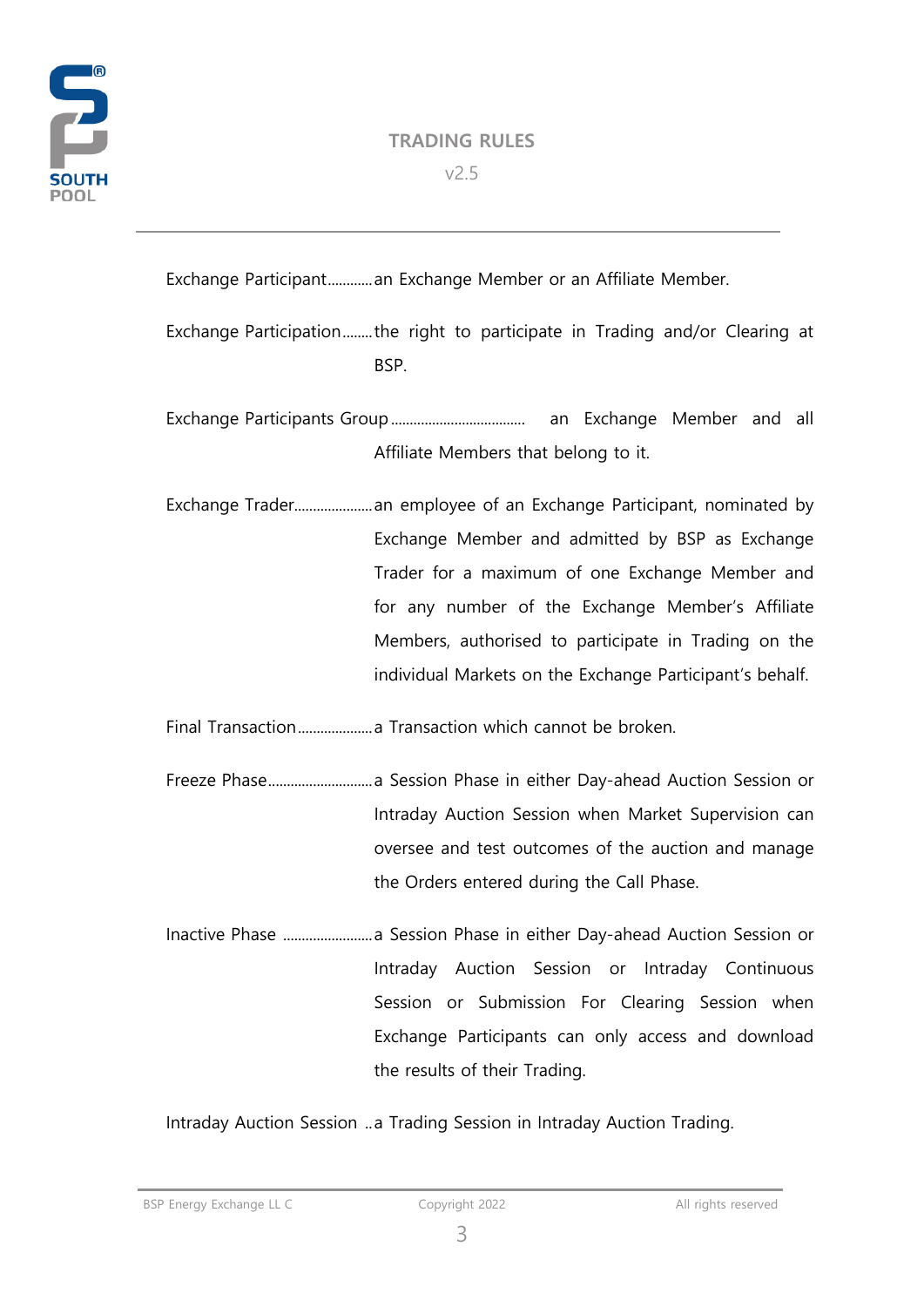

v2.5

Intraday Auction Trading ..a manner of Trading on BSP, where matching only occurs once in the Price Determination Phase which may be run several times for the same Delivery Day in accordance with the Market Definition.

Intraday Continuous Session..................................... a Trading Session in Intraday Continuous Trading.

Intraday Continuous Trading .................................... a manner of Trading on BSP, where matching occurs during the Trading Phase, whenever conditions for it emerge.

Local Order...............................type of Order which is a part of a Market.

Local Order Book...................type of Open Order Book a book containing all Local Orders

Management ...........................the management and the supervisory board of BSP REE acting individually within the framework of competences set by BSP corporate statutes.

Market ........................................a market operated by BSP.

Market Clearing Price ..........is a price at which all Transactions in either one Dayahead Auction Trading Session or Intraday Auction Trading Session are executed and represents a price at which demand equals supply.

Market Maker..........................a Market Participant that has a valid Market Maker Agreement with BSP.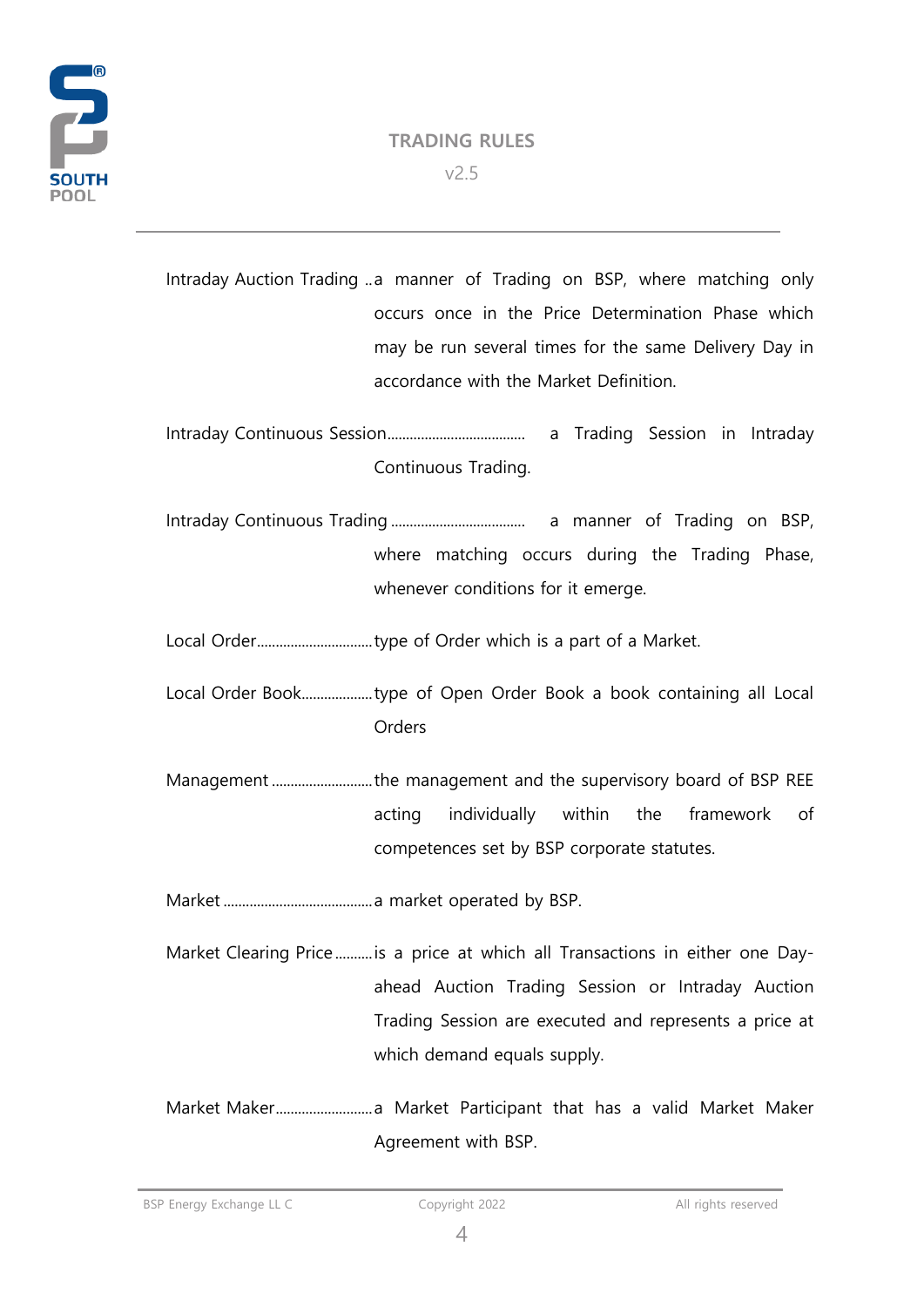

- Market Participant.................an Exchange Participant that has been admitted to an individual Market.
- Market Supervision................the Exchange Body responsible for the supervision and surveillance of the trading operations and of the rights within the Trading System.
- Order...........................................an either sell order, buy order or User Defined Order entered into BSP Trading System.
- Open Order Book..................a type of disclosure of Order Book in which the Exchange Traders can, besides their own Orders in the Trading System, observe in the Trading System the best 100 Orders in Order Book for each traded Product on the Market.
- Order Book...............................a book containing all Orders entered in the Trading System, including their status at any given time, for at least as long as the Final Transactions from the individual are registered in the Clearing.
- Originating Market Participant................................. a Market Participant that has entered an Order in Submission For Clearing.
- Physical Settlement Domain...................................... an official registry of market participants' rights and obligations in relation to physical delivery of the respective either energy or associated products in which physical delivery is executed by registration of the transactions concluded in the market.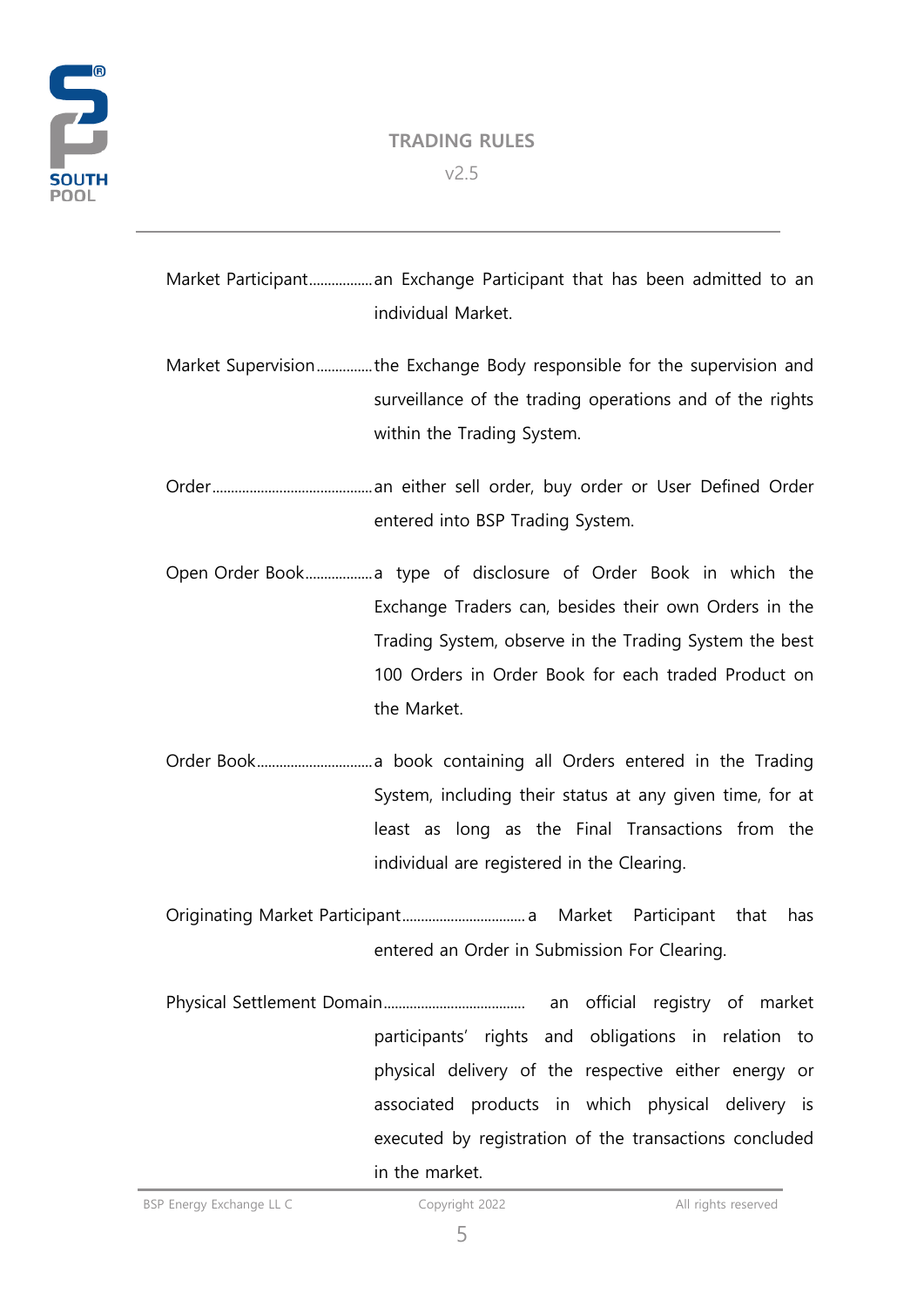

Position Account....................a trading (non-cash) account on which all buy and sell Orders and Transactions of an Exchange Participant and eventual Final Transactions of a Clearing Member are recorded.

Price Determination Phase a Session Phase in either Day-ahead Auction Session or Intraday Auction Session when matching is executed and market clearing price determined.

- Price List ....................................an Appendix stating pricelist for BSP services in accordance with the General Rules.
- Product.......................................a standardised product traded at the Exchange with the contract specifications set out in the Rules.
- Products Definition...............a Definition setting out the Products traded at the Exchange in accordance with the General Rules.
- Product Expiration.................the time of a start of physical fulfilment of Transactions.
- Receiving Market Participant .................................... a Market Participant that has been selected as the counterparty in an Order entered in Submission For Clearing.
- Rules............................................the whole set of rules applicable in Trading and Clearing in the Markets, including but not limited to, General Rules, Appendices, Instructions, Definitions, Decisions, Principles and Agreements.

Session Phase..........................a phase in an individual manner of Trading.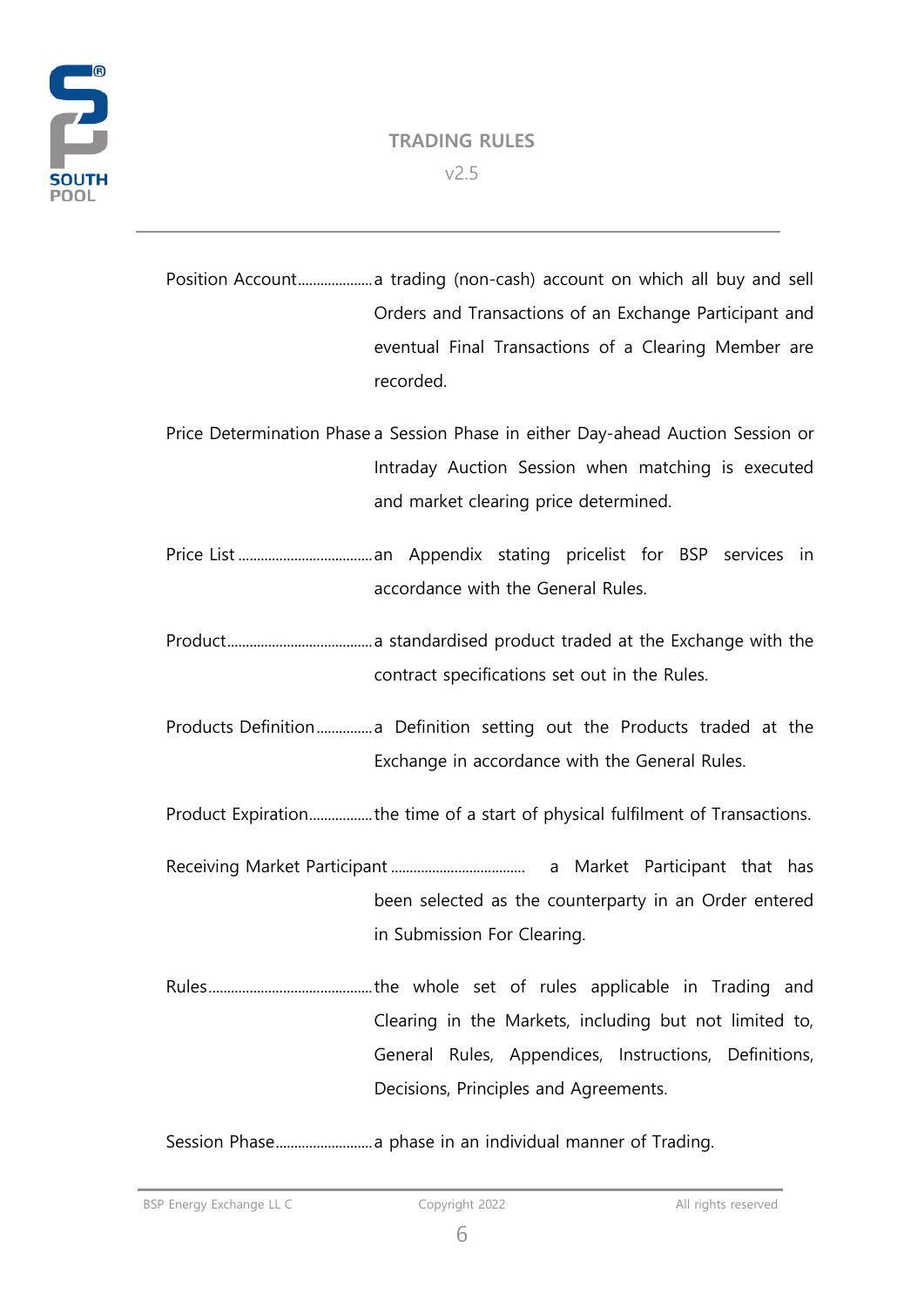

v2.5

- Settlement Day.......................a day when settlement on individual Markets is performed in accordance with respective Market Definition; Settlement Days for financial settlement and physical settlement on an individual Market may differ, as well as some Markets may have several Settlement Days for financial and/or physical settlement of a Product.
- SIDC.............................................refers to single intraday coupling and means the continuous process where collected orders are matched and cross-zonal capacity is allocated simultaneously for different bidding zones in the intraday market.
- SIDC Market.............................single intraday market operated by TSOs and power exchanges.
- SIDC Order ...............................type of Order which is a part of SIDC.
- SIDC Order Book ...................type of Open Order Book a book containing all SIDC Orders
- SIDC Trading System ...........the trading platform where collected orders including BSP SIDC Orders are matched and cross-zonal capacity is allocated simultaneously for different bidding zones in the intraday market
- Submission For Clearing.....a manner of Trading on BSP, where two individual Market Participants jointly agree on a Transaction they have concluded outside Exchange (OTC) in order for it to become subject of Clearing by BSP.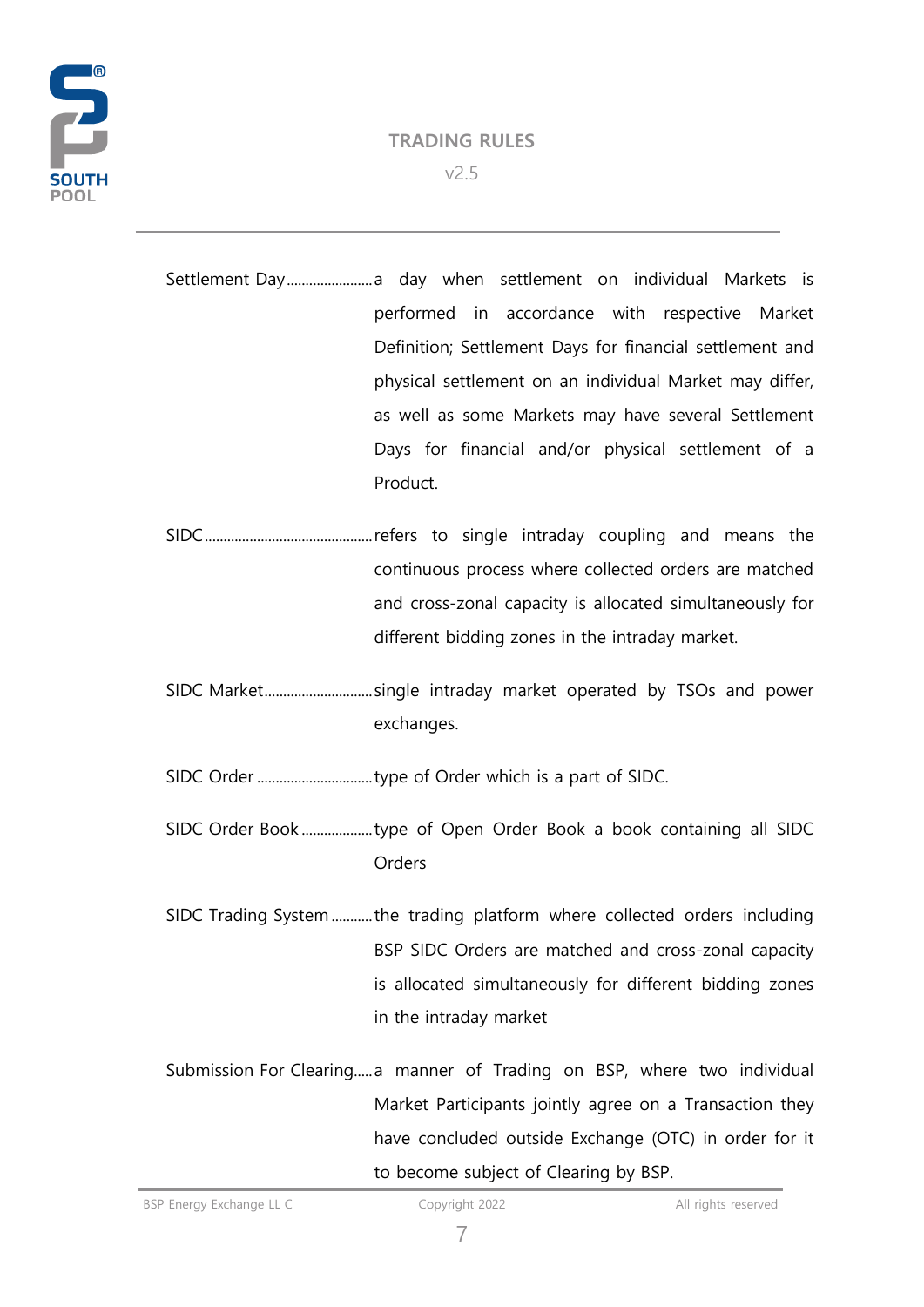

### **TRADING RULES**

#### v2.5

Second Auction......................is a procedure applied when price threshold during Day-ahead Auction Trading is reached or exceeded.

Submission For Clearing Session ............................ a Trading Session in Submission For Clearing.

Trade Limit................................a limit which is established by means of an amount in terms of money within which the Exchange Member can put buy Orders in Trading System on a Trading Day, set by BSP according to the Rules.

Trading.......................................the whole set of actions performed by Exchange Traders at the Exchange, e.g. act of entering or withdrawal of Orders in the Trading System.

Trading Calendar...................an Appendix stating the Trading Days for individual Markets.

Trading Day..............................a day when Trading on individual Markets can be conducted.

Trading Phase..........................a Session Phase in either Intraday Continuous Session or Submission For Clearing Session.

Trading Session...................................period of [Trading](http://www.investorwords.com/5030/trading.html) for the individual Products with the same Delivery or Service Day and the same manner of trading from the time a [market](http://www.investorwords.com/2962/market.html) [opens](http://www.investorwords.com/3432/open.html) until it [closes.](http://www.investorwords.com/887/close.html)

Trading System.......................the trading platform BSP uses for its trading services.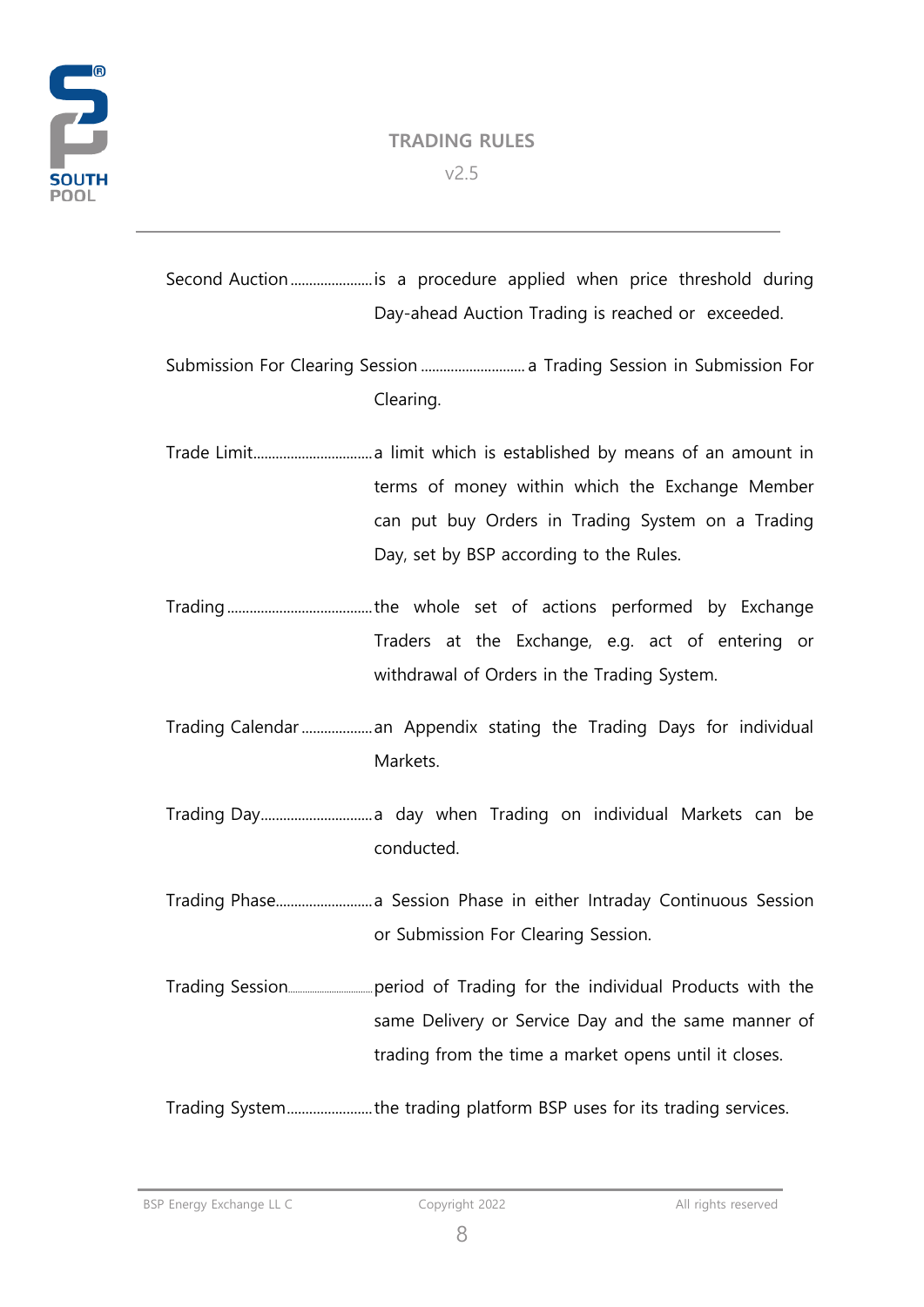

# **TRADING RULES**

#### v2.5

Transaction...............................either a transaction that Exchange Participants have concluded in a Market or a transaction concluded between Market Participants outside Exchange submitted for Clearing by BSP.

TSO ..............................................the Transmission System Operator.

User Defined Order..............is a buy or sell order defined by Exchange Trader and constituted of at least two Products of the same Delivery or Service Day.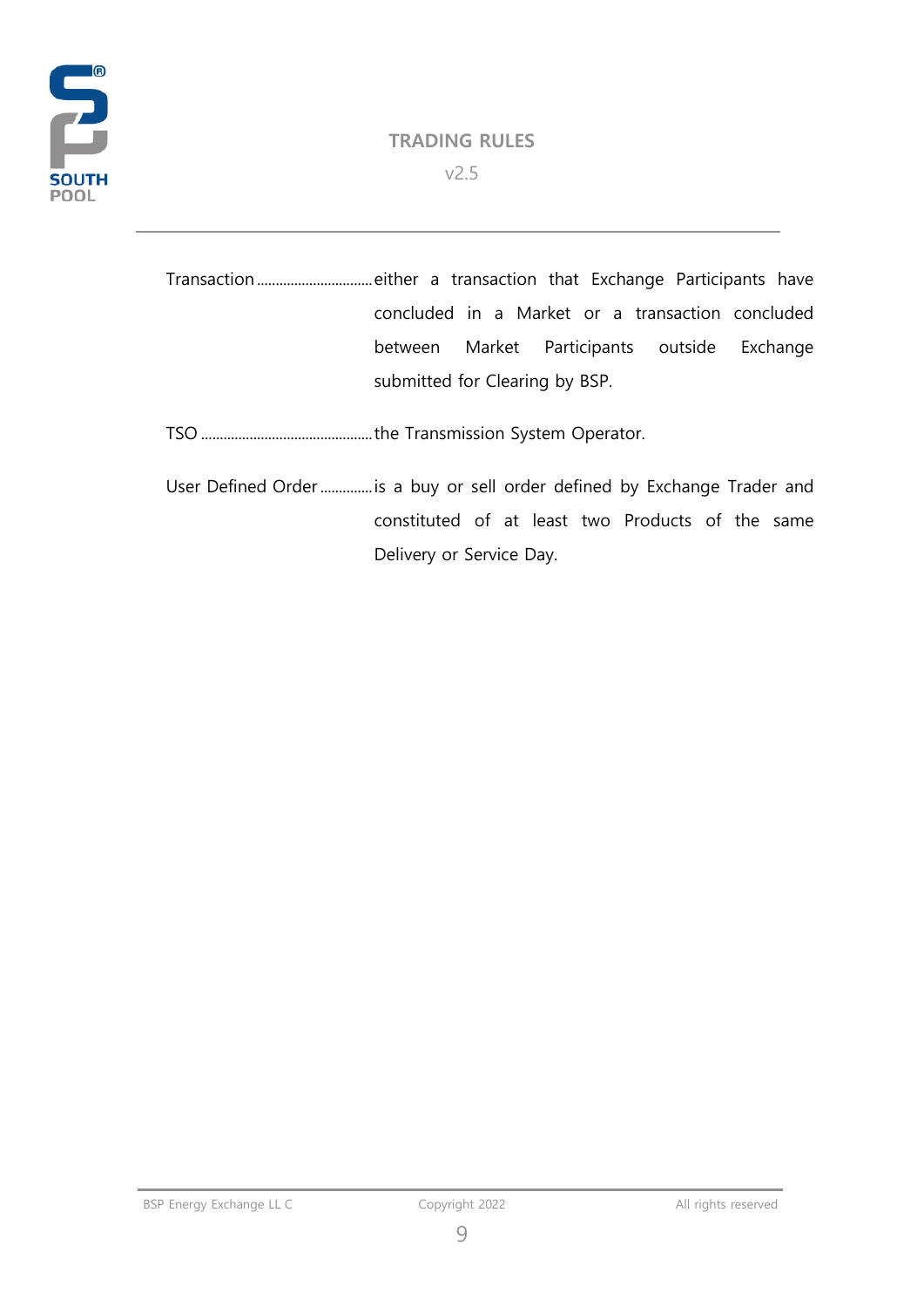

Page left intentionally blank.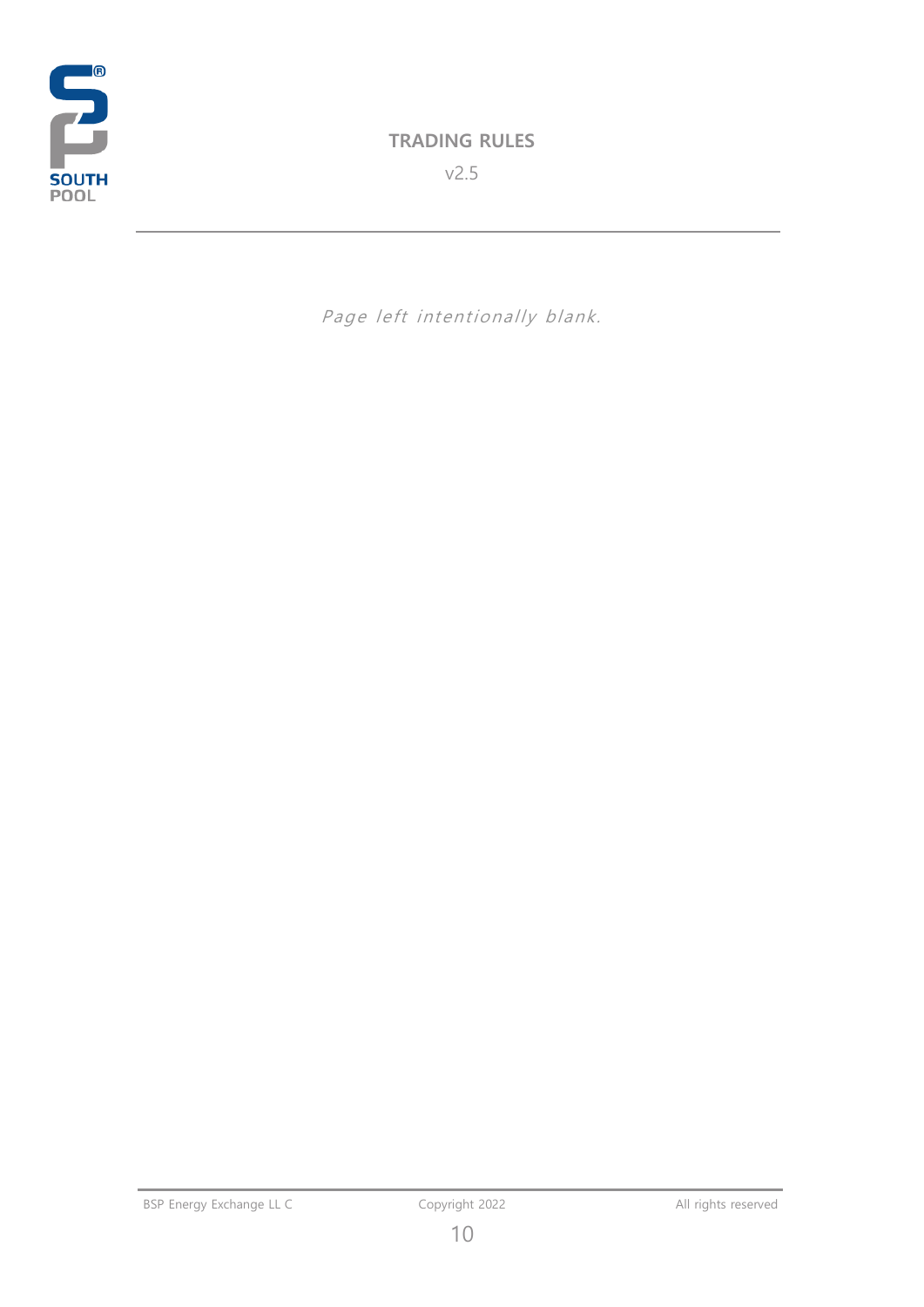

## <span id="page-14-0"></span>**2 General Provisions**

- (1) These Trading Rules set forth general procedures for Trading in the Markets.
- (2) BSP provides a Trading System that allows Trading in the Markets defined by Market Definition.
- (3) Trading in the Trading System shall be enabled to the Exchange Traders, authorised to act on behalf of Exchange Participants on the individual Markets by the Exchange Participant and admitted as such by BSP.

#### <span id="page-14-1"></span>**2.1 Products**

- (1) Products shall be defined in Products Definition. The definition of the Product that may be traded on any of the Markets shall lay down at least the following:
	- name of the Product,
	- delivery hours,
	- minimum and maximum quantity,
	- impact of daylight savings time,
	- price interval,
	- quantity interval,
	- minimum price and maximum price.
- (2) The Products that may be traded at an individual Market shall be, with reference to Products Definition, determined by the Market Definition.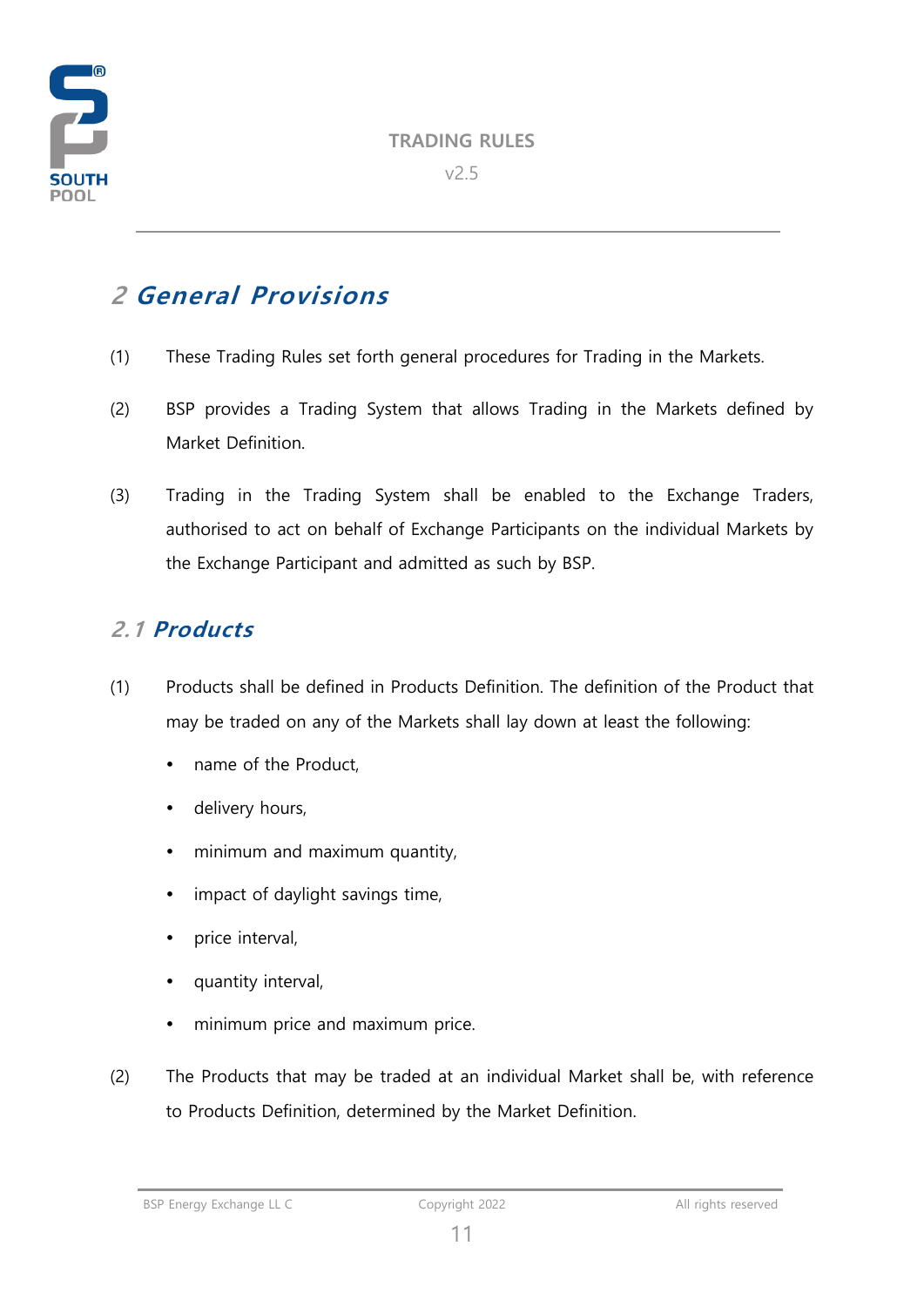

#### <span id="page-15-0"></span>**2.2 Transactions**

- (1) The currency in which the Transactions are concluded in is euro (EUR).
- (2) In Intraday Continuous Trading, Intraday Auction Trading and Submission For Clearing the price set in Transactions is rounded to 1 cent (0,01 EUR).
- (3) In Day-ahead Auction Trading the price set in Transactions is rounded to 0,001 cent (0,00001 EUR).
- (4) The trading quantity in Transactions is rounded to either 0,1 MWh or down to 0,001 MWh depending on specifics of the Market.
- <span id="page-15-1"></span>(5) Orders can be executed against matching Orders.

#### **2.3 Orders**

- (1) An Order consists of the parameters that have to be entered by the Exchange Trader and the parameters additionally assigned by the Trading System.
- (2) An Order, depending on the manner of Trading, is valid if it consists of all parameters in accordance with the provisions of either point [3.1](#page-21-0) [\[Orders in Day](#page-21-0)[ahead and \]](#page-21-0) or point [4.1](#page-27-0) [Orders in [Intraday Continuous](#page-27-0) Trading] or point [5.1](#page-33-0) [\[Orders in Submission For Clearing\]](#page-33-0) below respectively. An invalid Order is rejected by the Trading System.
- (3) Orders can only be entered into the Trading System as Orders with entered price, either as a price limit in Intraday Continuous Trading, Day-ahead Auction Trading and Intraday Auction Trading or as an agreed price in Submission For Clearing.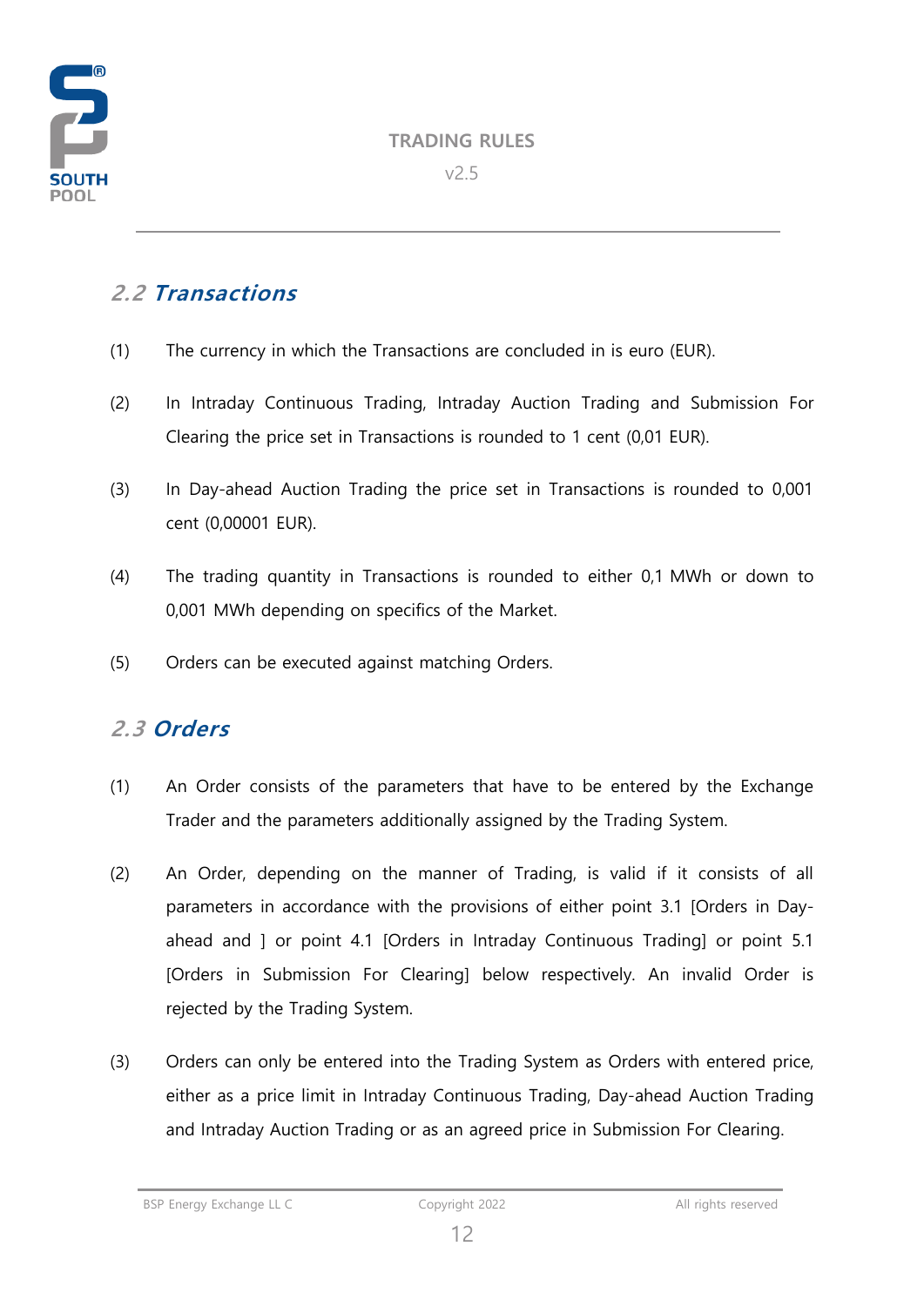

- (4) In both Intraday Continuous Trading and Submission For Clearing the price set in Orders is rounded to 1 cent (0,01 EUR) and trading quantity is rounded to 0,1 MWh. In both Day-ahead Auction Trading and Intraday Aucti0n Trading the price set in Orders is rounded to 1 cent (0,01 EUR) and trading quantity is rounded to 1 MWh. In case that Market Participant does not submit in Day-ahead Auction Trading or Intraday Aucti0n Trading an Order rounded to a whole number, Market Supervision rounds its trading quantity down to the nearest whole number.
- (5) The Exchange Participant may either withdraw or modify or deactivate the entered Order only up until the moment of either the end of Call Phase in Day-ahead Auction Trading and Intraday Auction Trading or the conclusion of a Transaction in Intraday Continuous Trading or the acceptance of the Order by the Receiving Market Participant in Submission For Clearing respectively.
- (6) Orders are recorded either in the Open Order Book in Intraday Continuous Trading or in the Closed Order Book in Day-ahead Auction Trading, Intraday Auction Trading and in Submission For Clearing.

#### <span id="page-16-0"></span>**2.3.1 Management of Orders**

- (1) An Order is deemed entered at the moment corresponding to the time stamp assigned by the Trading System.
- (2) An Order is deemed withdrawn at the moment corresponding to the time stamp assigned by the Trading System of the status change to deleted. The Order is removed from Order Book and therefore no longer available for matching.
- (3) An Order is deemed accepted at the moment corresponding to the time stamp of conclusion of the Transaction based on the said Order, which simultaneously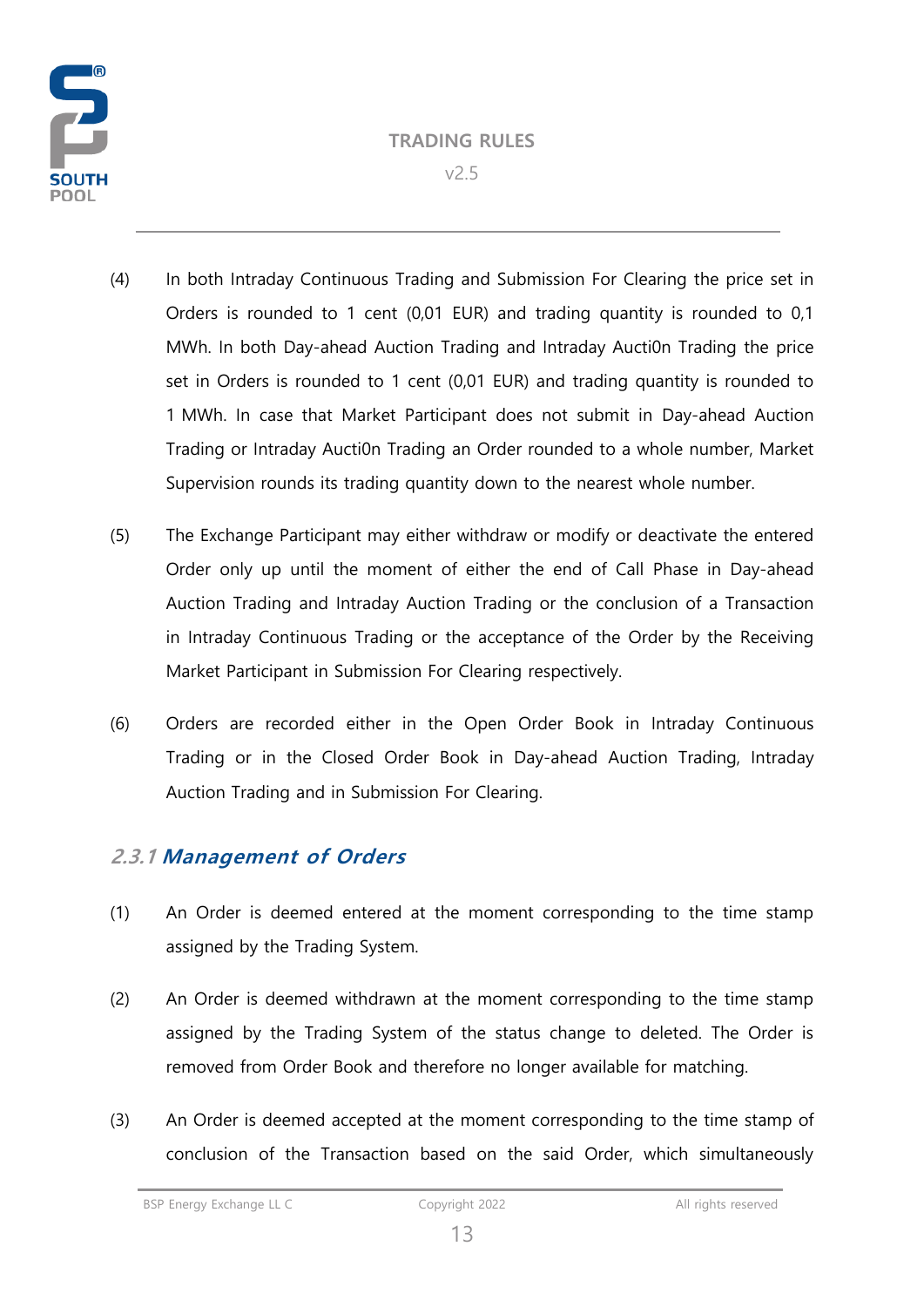

receives a status change to accepted. Should in Intraday Continuous Trading some part of total quantity in the accepted Order remain unaccepted, the remaining quantity remains in the system as the original Order with modified quantity.

- (4) An Order is deemed modified at the moment corresponding to the time stamp of a modified Order assigned by the Trading System. In Intraday Continuous Trading all modifications to Order parameters with the exception of the Order text and/or of reduction of the trading quantity result in a deletion/withdrawal of the original Order and submission/entering of a new Order into the Trading System which is assigned a new time stamp.
- (5) In Intraday Continuous Trading an Order is deemed inactive at the moment corresponding to the time stamp of its deactivation by the status change to hibernated. An inactive Order is no longer available for matching with other Orders. By reactivating a deactivated Order it is assigned a new time stamp. By modifying a deactivated Order, it automatically becomes an active Order that is assigned with a new time stamp.

#### <span id="page-17-0"></span>**2.4 Technical Difficulties of an Exchange Participant**

- (1) Exchange Participant is obliged to have sufficient technical facilities at its disposal which guarantee correct Trading. Technical facilities have to be kept in good condition by the Exchange Participant in order to ensure their continuous readiness for operation. In case of any technical difficulties that may in any way hinder or prevent Exchange Participant from trading, it has to immediately inform Market Supervision thereof.
- <span id="page-17-1"></span>(2) In case of technical difficulties faced by Exchange Trader he may authorise Market Supervision to: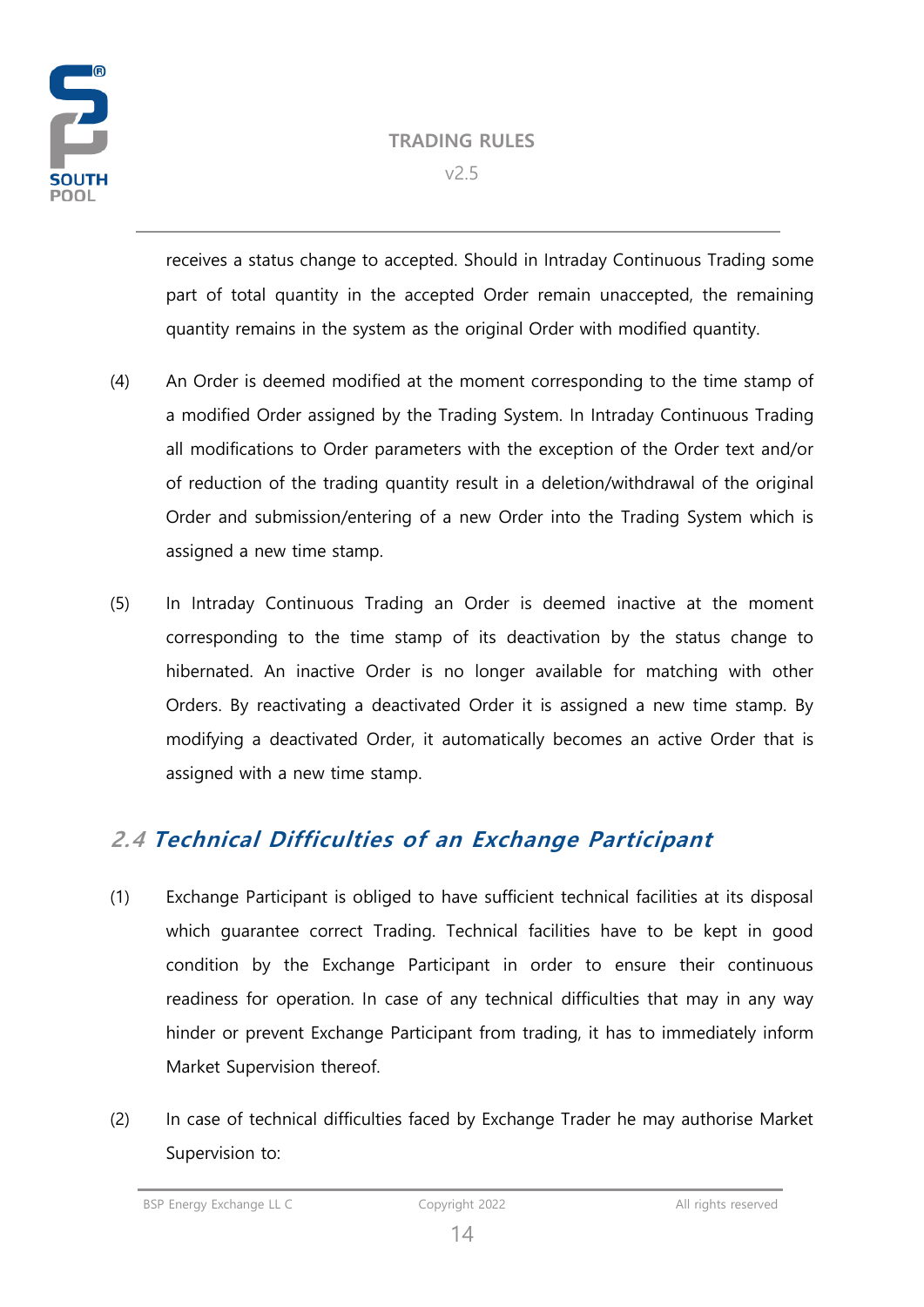

- remove all Market Participant's active Orders from the Market;
- enter Orders on his behalf, subject to Orders being provided to Market Supervision in appropriate format and with sufficient time in either Day-ahead Auction Trading, Intraday Auction Trading or Intraday Continuous Trading.
- (3) Upon receipt of an authorisation in accordance with the provision of paragraph [\(2\)](#page-17-1) above, Market Supervision shall endeavour to fulfil the Exchange Trader's requests. Market Supervision informs the Exchange Trader on the Orders that were successfully either removed or entered on his behalf by appropriate means.
- (4) Market Supervision is obliged to do all in its power to meet the requests of Exchange Trader in case of technical difficulties faced by the Exchange Trader, but Market Supervision accepts no responsibilities and is not liable for any damage that might occur should it not succeed to meet the requests in the given time or circumstances.
- (5) Exchange Trader may, in case of technical difficulties, ask Market Supervision to send him the Trading Reports.
- (6) BSP is entitled to financial reimbursement of the costs relating in the event of Technical Difficulties of an Exchange Participant.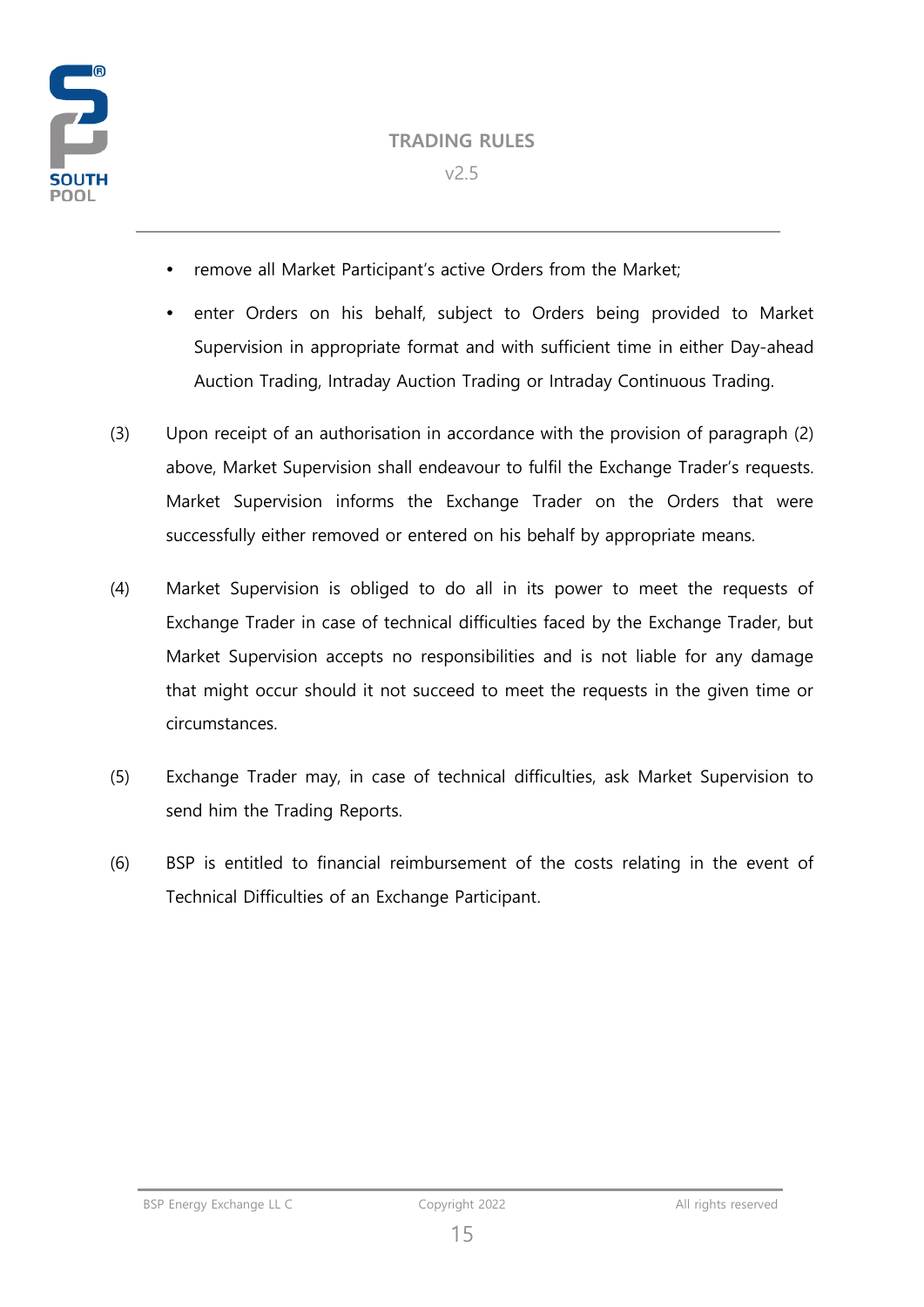

Page left intentionally blank.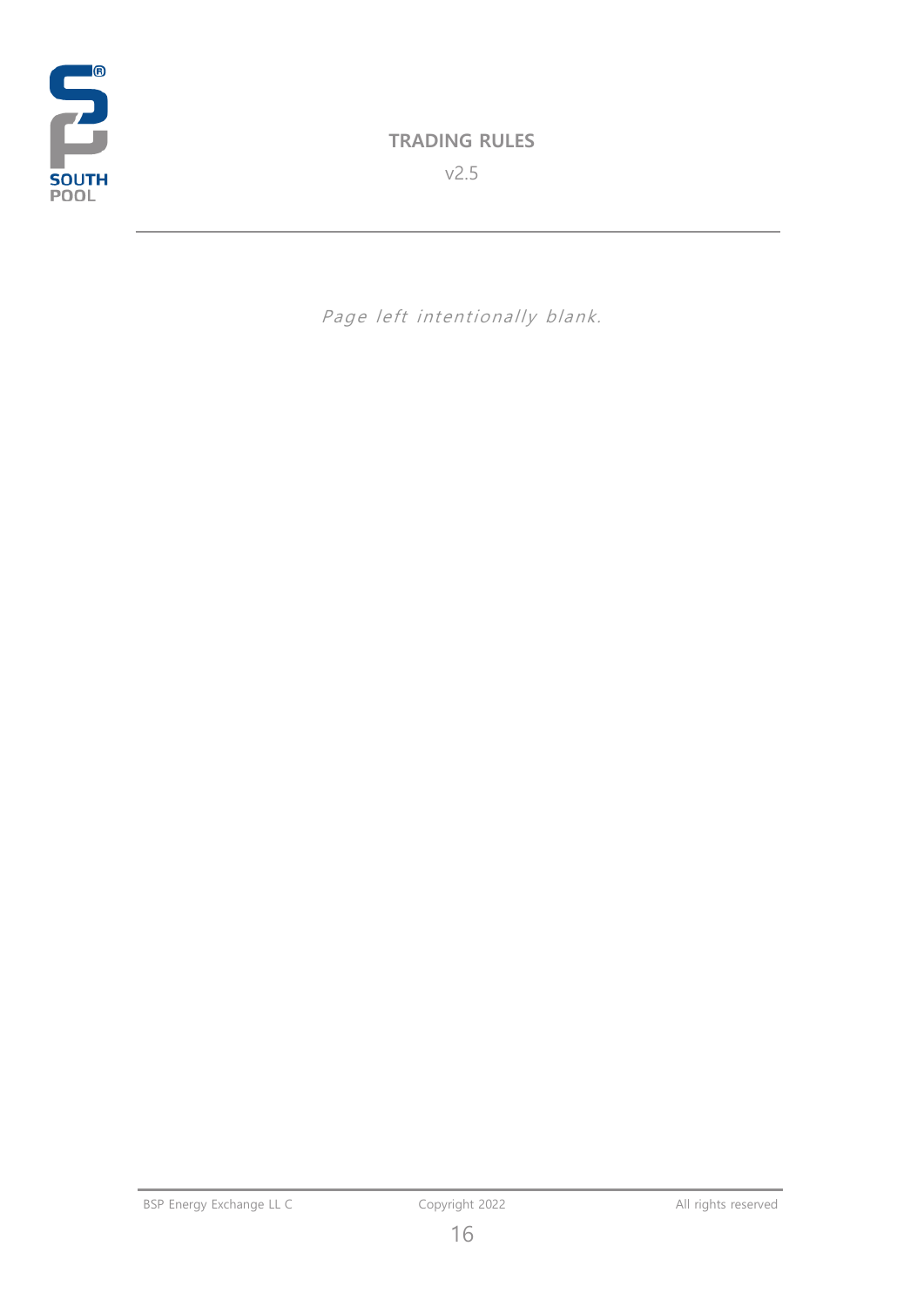

## <span id="page-20-0"></span>**3 Day-ahead and Intraday Auction Trading**

- (1) Day-ahead and Intraday Auction Trading are carried out through the Trading System.
- (2) The times of commencement and ending of individual Session Phases in Dayahead and Intraday Auction Trading on the Markets are set by the BSP in Market Definition for each Market separately.
- (3) Day-ahead and Intraday Auction Session comprise of four consecutive Session Phases with the following characteristics:
	- 1) Call Phase: Orders can be entered, modified or deleted from the Trading System during the Call Phase. This is the only Session Phase of the auction in which Exchange Traders can submit Orders. Orders for an individual Trading Session can be entered into the Trading System no more than 8 days prior to the execution of the auction.
	- 2) Freeze Phase: Call Phase is followed by the Freeze Session Phase during which the Market Supervision can (i.) examine the Orders and (ii.) check compliance of individual Exchange Participants with the Trade Limits and, in case the Trade Limit has been exceeded, remove any Orders of that Exchange Participant it deems appropriate and (iii.) test executability of the auction and, in case the auction is not executable, remove any Orders it deems appropriate. If Orders have been removed, Market Supervision informs the affected Exchange Participant by suitable means.
	- 3) Price Determination Phase: Freeze Phase is followed by the Price Determination Phase in which Market Supervision executes the auction. A market clearing price is calculated and Transactions are concluded.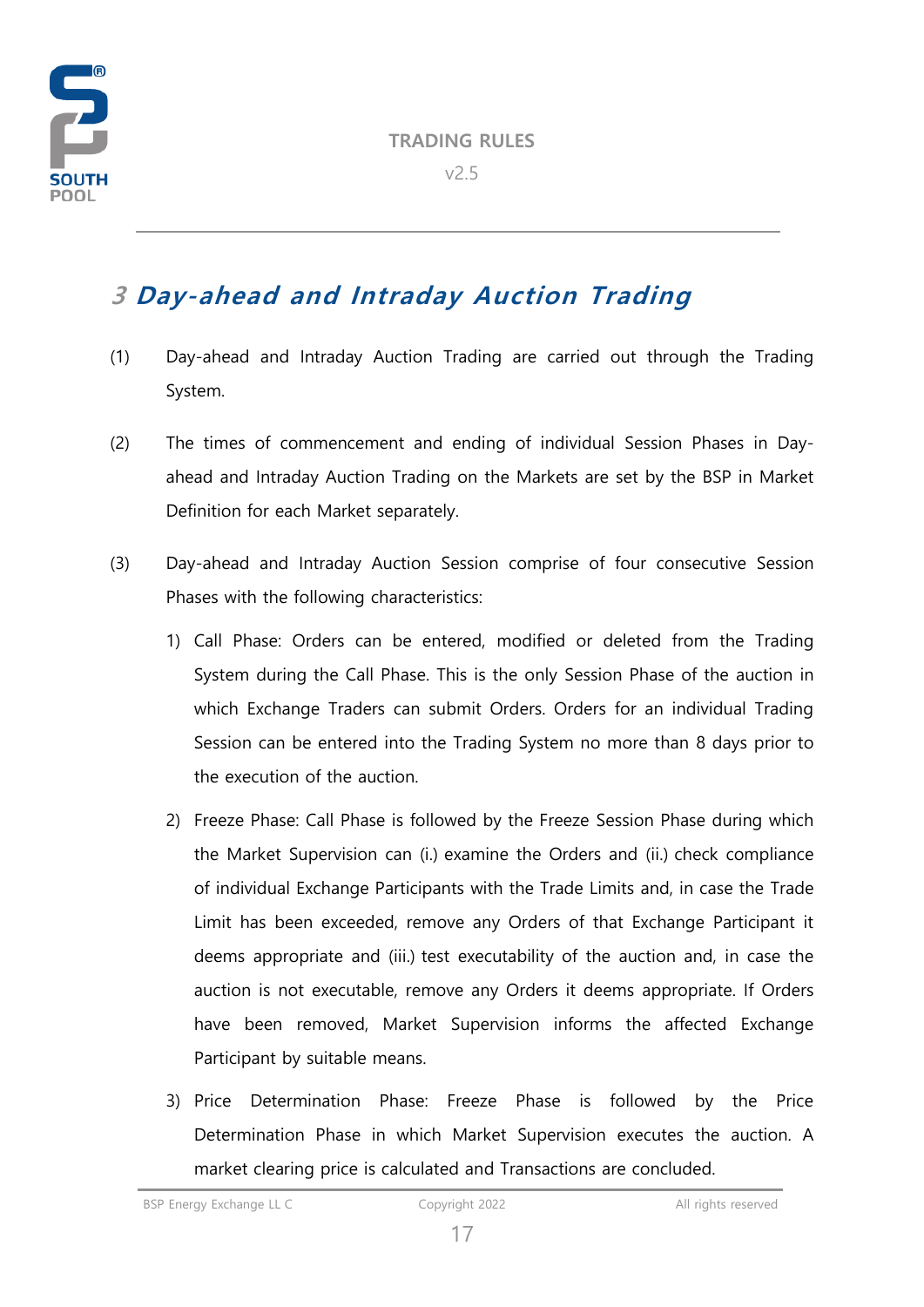

- 4) Inactive Phase: when the Price Determination Phase is finished, the auction is in the Inactive Phase. In this Session Phase, the auction is concluded. Auction Participants have the possibility to download their results.
- (4) In the case of disturbances in the Trading System or in the other procedures related to the Trading System used by BSP, Market Supervision may prolong individual Day-ahead Auction Trading Session Phases or Intraday Auction Trading Session Phases, either in an individual Market or on all of them, and set a prolongation time period. After the prolongation, the Trading may continue. If normal operation of the Trading System cannot be ensured even after the Market prolongation, the Trading for the day becomes subject to the rollback procedure. BSP shall immediately inform all Exchange Participants by suitable means about the Market prolongation, its anticipated duration and its subsequent procedures.
- (5) In the case of triggering the Second Auction, Market Supervision may set a new time for Session Phases of a Day-ahead Auction Session. During the new Call Phase, Exchange Trader must enter, modify or delete Orders in accordance with the instructions of Market Supervision. Second Auction price thresholds shall be set forth in Product Definition.
- (6) The rollback procedure on the individual Market shall be set forth in Market Definition.

# <span id="page-21-0"></span>**3.1 Orders in Day-ahead and Intraday Auction Trading**

(1) Orders entered in Day-ahead or Intraday Auction Trading are recorded in Closed Order Book.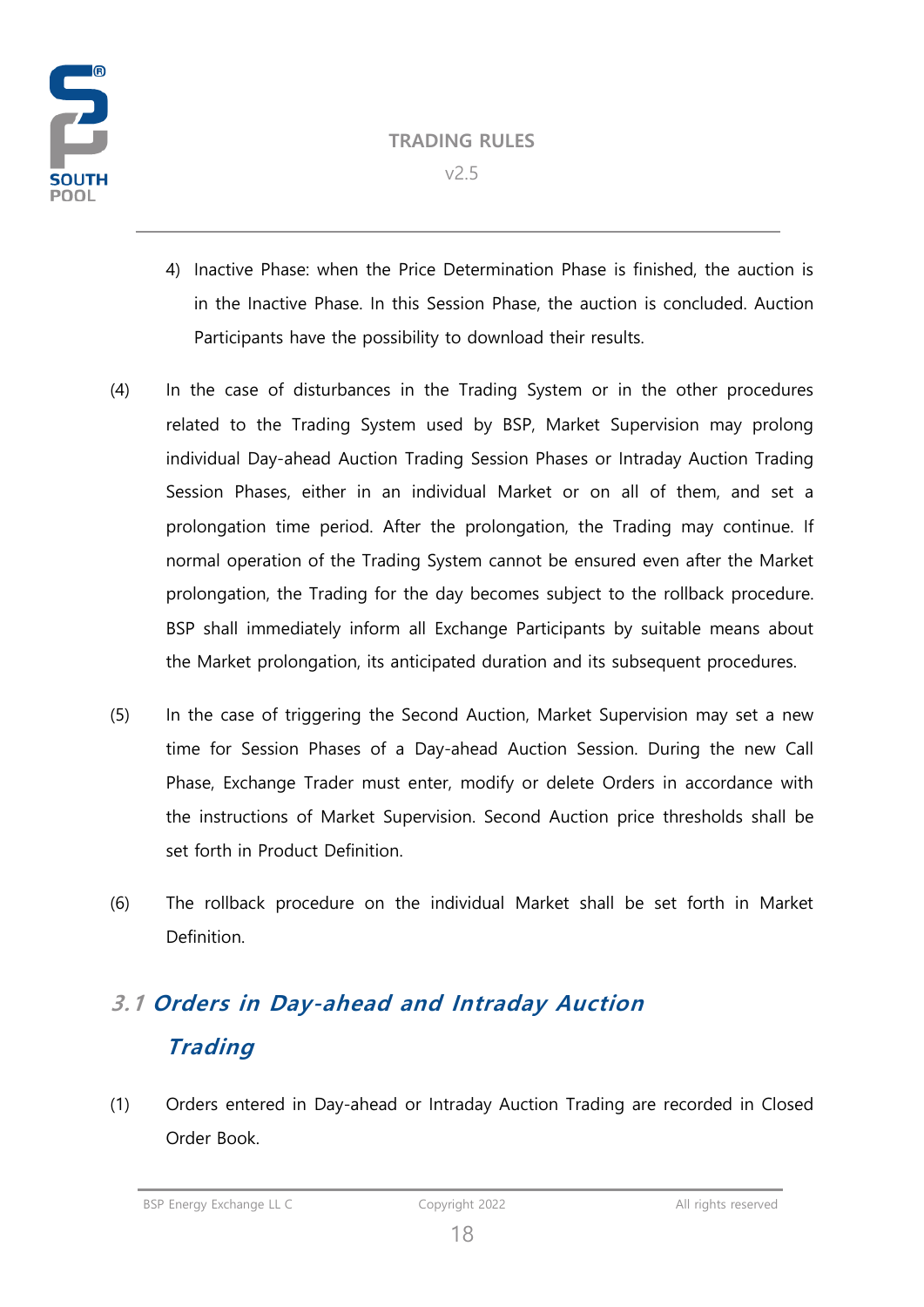

- (2) Exchange Participants can only submit sell and buy hourly Orders within the valid price scale and quantity limitations. BSP sets the maximum and minimum price as well as maximum and minimum order quantity in Product Definition, while it reserves the right to expand or decrease the price scale should it consider it necessary in case of extreme price situations.
- (3) Orders in a Day-ahead or Intraday Auction Session have to be submitted for individual Physical Settlement Domain.
- (4) Position Account in the Day-ahead or Intraday Auction Trading is set to Proprietary Account.
- (5) An Order is valid if it consists of the parameters assigned by the Trading System, which are: order identifier, order entry time, Exchange Participants Group identifier, and at least the following parameters entered by the Exchange Trader:
	- delivery date,
	- product,
	- price-quantity pairs,
	- whether it is buy or sell order,
	- identifier of the Physical Settlement Domain for which the Order is entered.
- (6) An Order can be entered, deleted or amended as long as the Day-ahead or Intraday Auction Session is in the Call Phase.
- (7) An Order can be amended by changing the price-steps in Order and/or by changing the volume. Market Participant can add, modify, remove and sort price steps.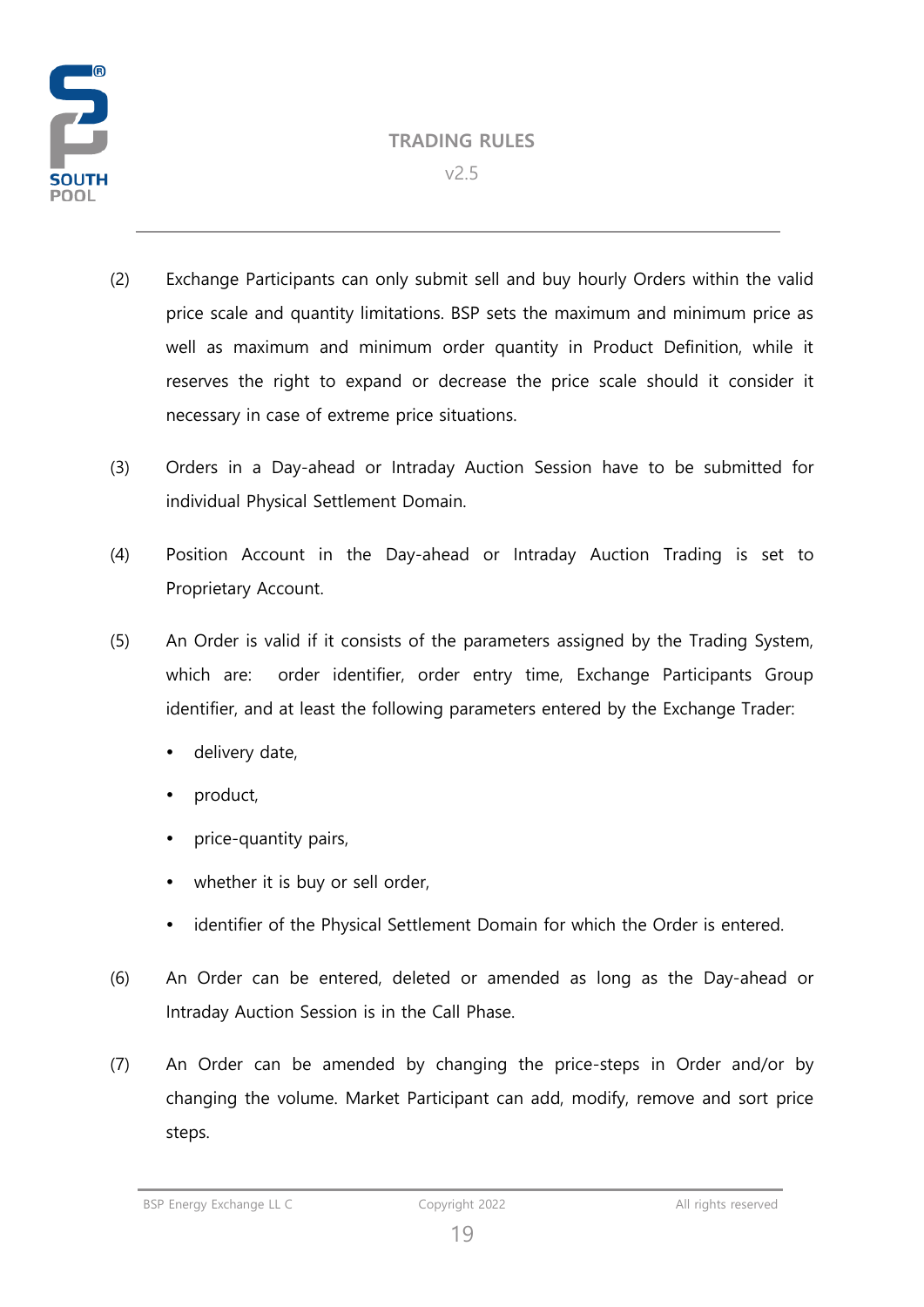

(8) User Defined Orders can be entered only for Day-ahead Auction Trading when auction rollback procedure is not applied.

#### <span id="page-23-0"></span>**3.2 Price Determination (the matching algorithms)**

- (1) Trading System performs calculations based on the existing Orders submitted by the Exchange Traders which are retrieved from the Closed Order Book and calculates the auction price (Market Clearing Price) and auction quantity of each of the 24 hours (for the days of daylight saving time switch either 23 or 25 hours respectively) of a certain Delivery or Service Day and Physical Settlement Domain.
- (2) In case that no auction trading rollback procedure is applied, Market Clearing Price is determined by Euphemia Algorithm.
- (3) In case that auction trading rollback procedure is applied, Market Supervision deletes all User Defined Orders and Orders with negative Price. The Algorithm calculates the Market Clearing Price in the following steps
	- 1) The Algorithm adds up all hourly Orders in the Physical Settlement Domain being considered to get the accumulated buy curve and the accumulated sell curve.
	- 2) The accumulated buy curve and accumulated sell curve shall be determined according to price/time priority.
	- 3) The accumulated sell curve shall be determined according to the principle from the lowest to the highest price sell Orders.
	- 4) The accumulated buy curve shall be determined according to the principle from the highest to the lowest price buy Orders.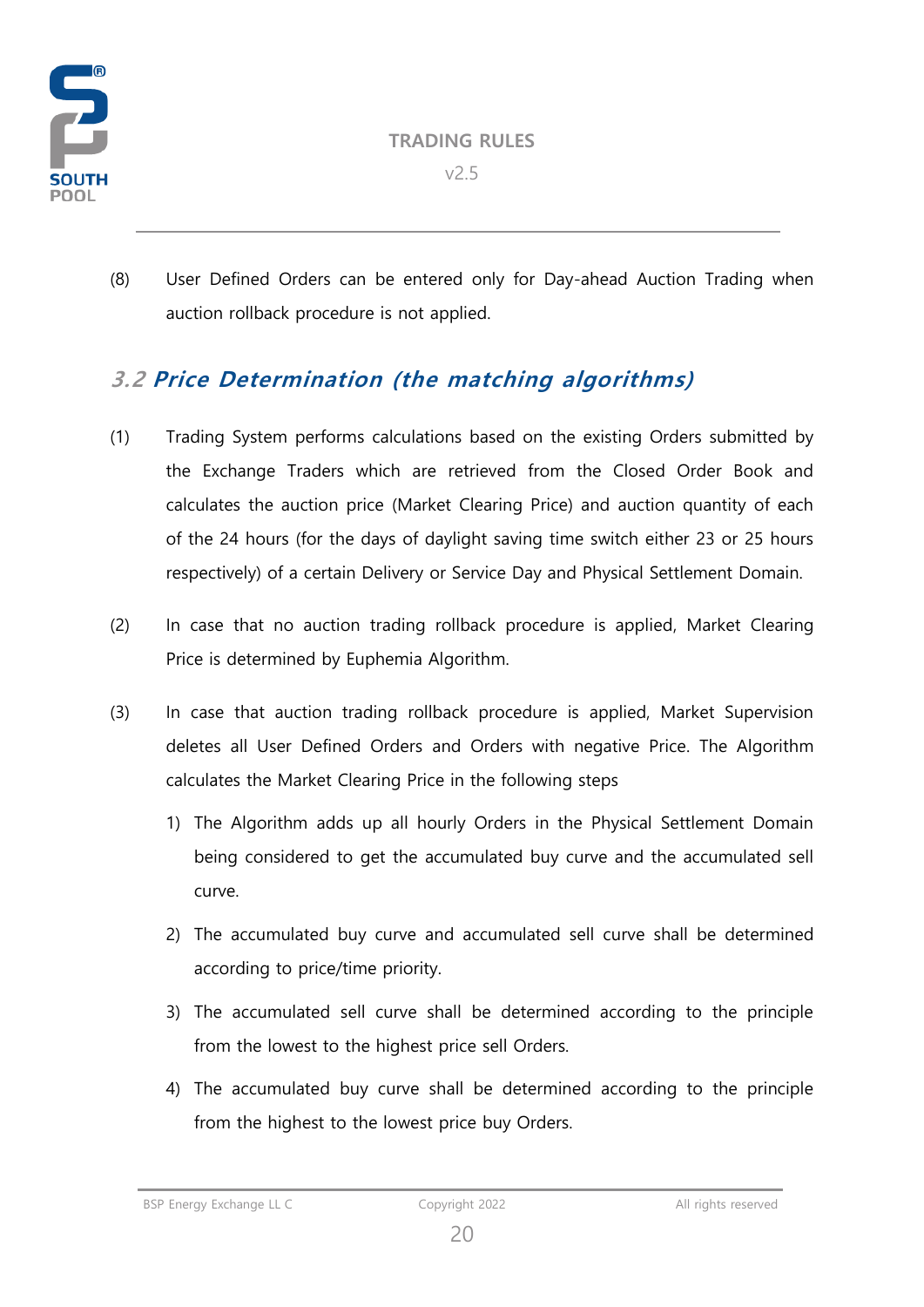

- 5) The Algorithm determines the exact intersection point of the accumulated buy curve with the accumulated sell curve. This defines the exact Market Clearing Price and the exact auction volume for the Physical Settlement Domain. If there are no hourly Orders for a specific hour, the price and volume are defined as both zero.
- 6) If multiple intersection points are found in a vertical line, the market price is the minumum price between the minimum and maximum price value of the vertical line.
- 7) If multiple intersection points are found in a horizontal line, the market quantity is the highest quantity between the minimum and maximum quantity value of the horizontal line.
- 8) The Algorithm rounds the exact Market Clearing Price and auction volume to obtain the rounded Market Clearing Price and the rounded auction volume for the Physical Settlement Domain. The rounding of Market Clearing Price and volume is done independently from each other.
- 9) The auction Algorithm takes into account the rounding of the auction results in and distributes residual volumes among the accepted Orders.
- 10) Calculation of the final results of the auction is performed the rounded Market Clearing Price for all hours and accepted quantity for each entered Order is calculated.

#### <span id="page-24-0"></span>**3.3 Trade Limits**

- (1) Trade Limit is to be assigned to every Clearing Member in accordance with the provisions of the Rules.
- (2) Clearing Member can buy energy only up to the value defined in the Trade Limit.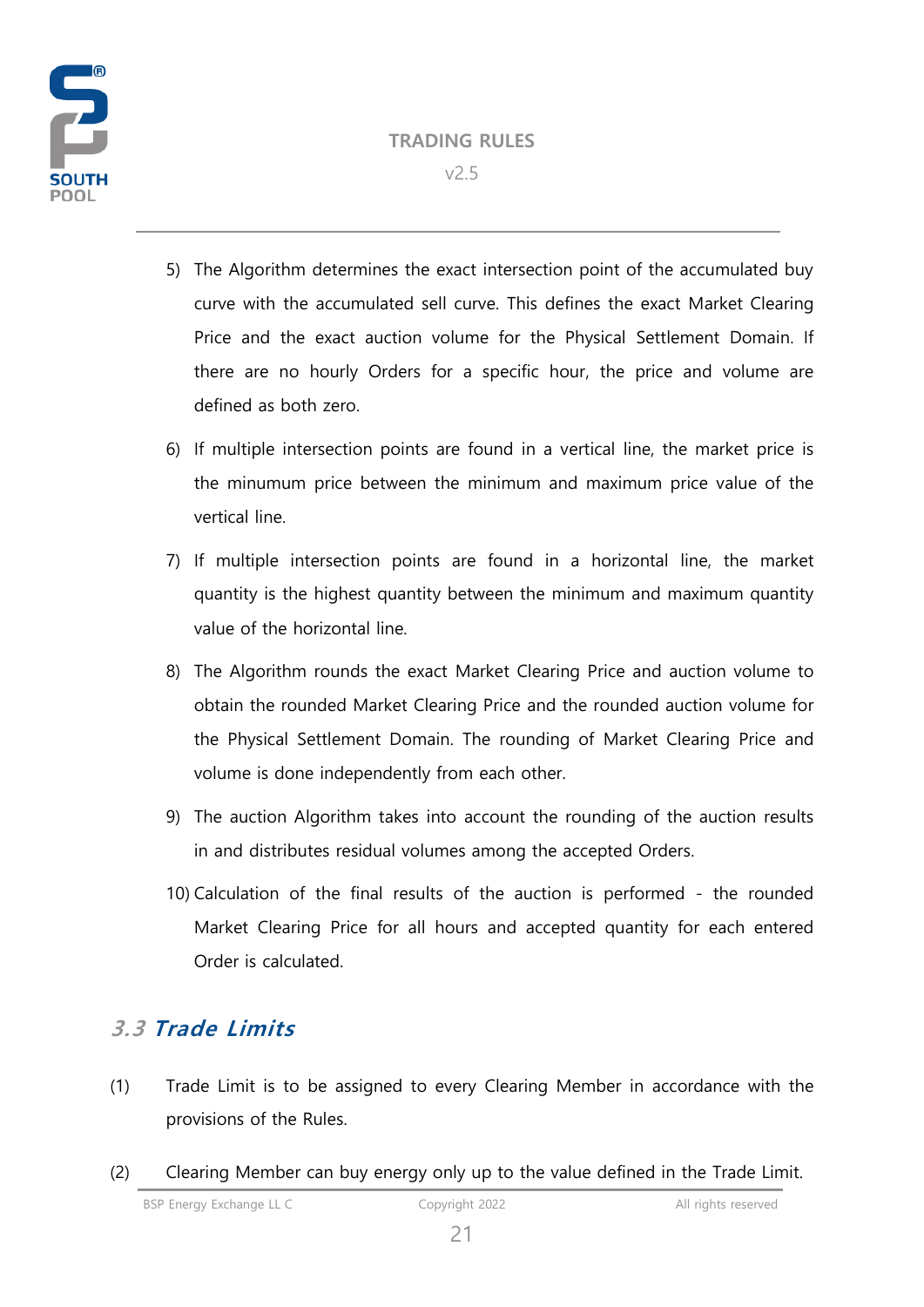

Page left intentionally blank.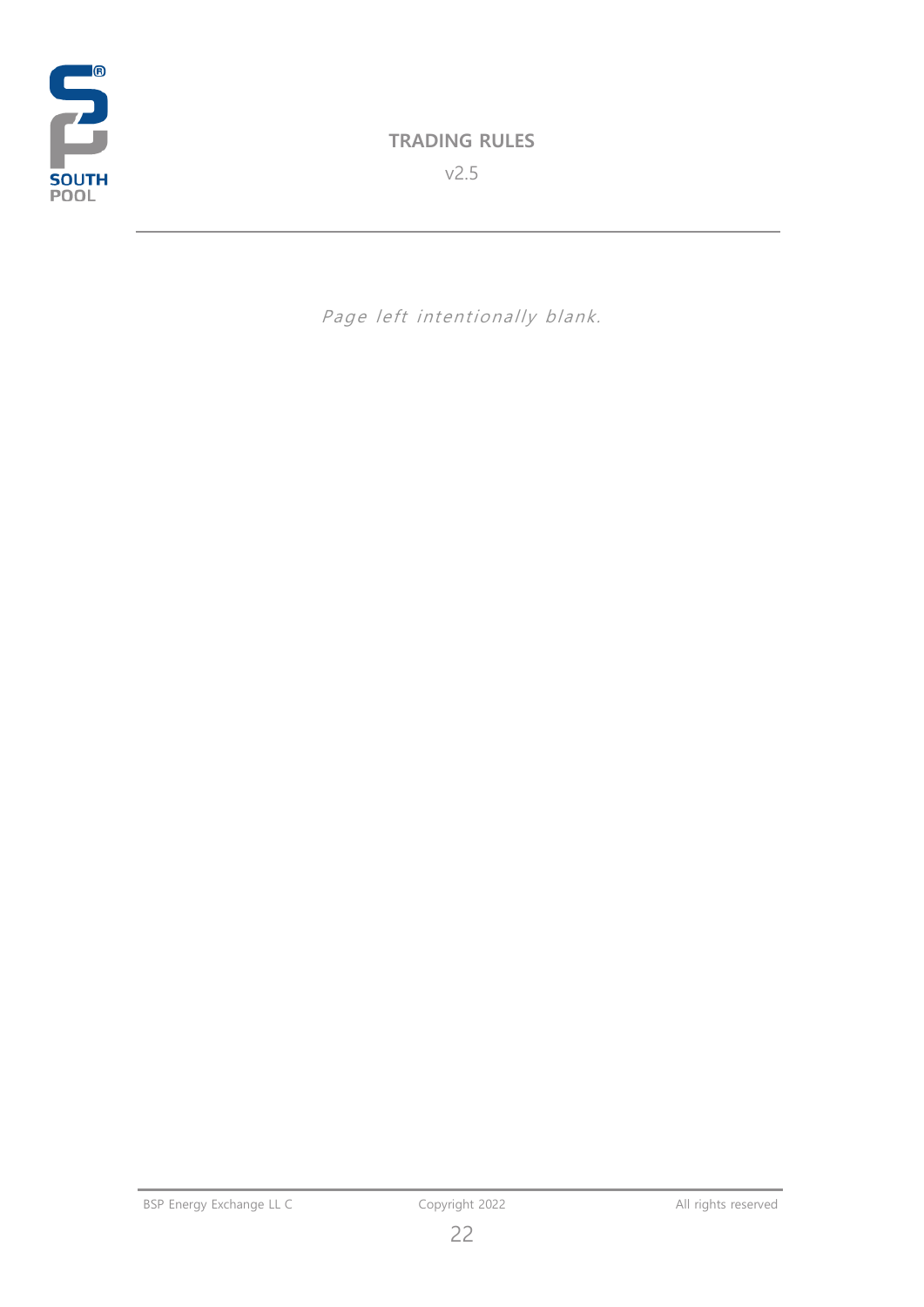

## <span id="page-26-0"></span>**4 Intraday Continuous Trading**

- (1) Orders entered in Intraday Continuous Trading are recorded in Local Order Book and in SIDC Order Book.
- (2) Products traded in Intraday Continuous Trading on individual Markets shall be defined in Market Definition and in accordance with Product Definition.
- (3) During Intraday Continuous Trading, prices are determined by matching Orders at the best possible buy and sell price limits indicated in the Order Book. In the event that prices of buy Orders are identical to prices of sell Orders or higher, Orders of the same Product are matched in the order in which they were entered into the Trading System (price-time priority), respecting restrictions in the individual Orders.
- (4) SIDC Orders cannot matched with Local Orders and Balancing Orders.
- (5) In the event that prices of buy SIDC Orders are identical to prices of sell SIDC Orders or higher and increase of cross zonal capacities occurs an intraday continuous auction is triggered, where SIDC Orders of the same Product are matched with the price averaging the prices of buy and sell SIDC Order.
- (6) The Intraday Continuous Session comprises of three consecutive Session Phases with the following characteristics:
	- 1) Trading Phase: during Trading Phase, the entering, withdrawing, modifying, and deactivating of Orders in the Trading System is enabled. Orders that can be executed with one another are matched, which leads to the conclusion of **Transactions**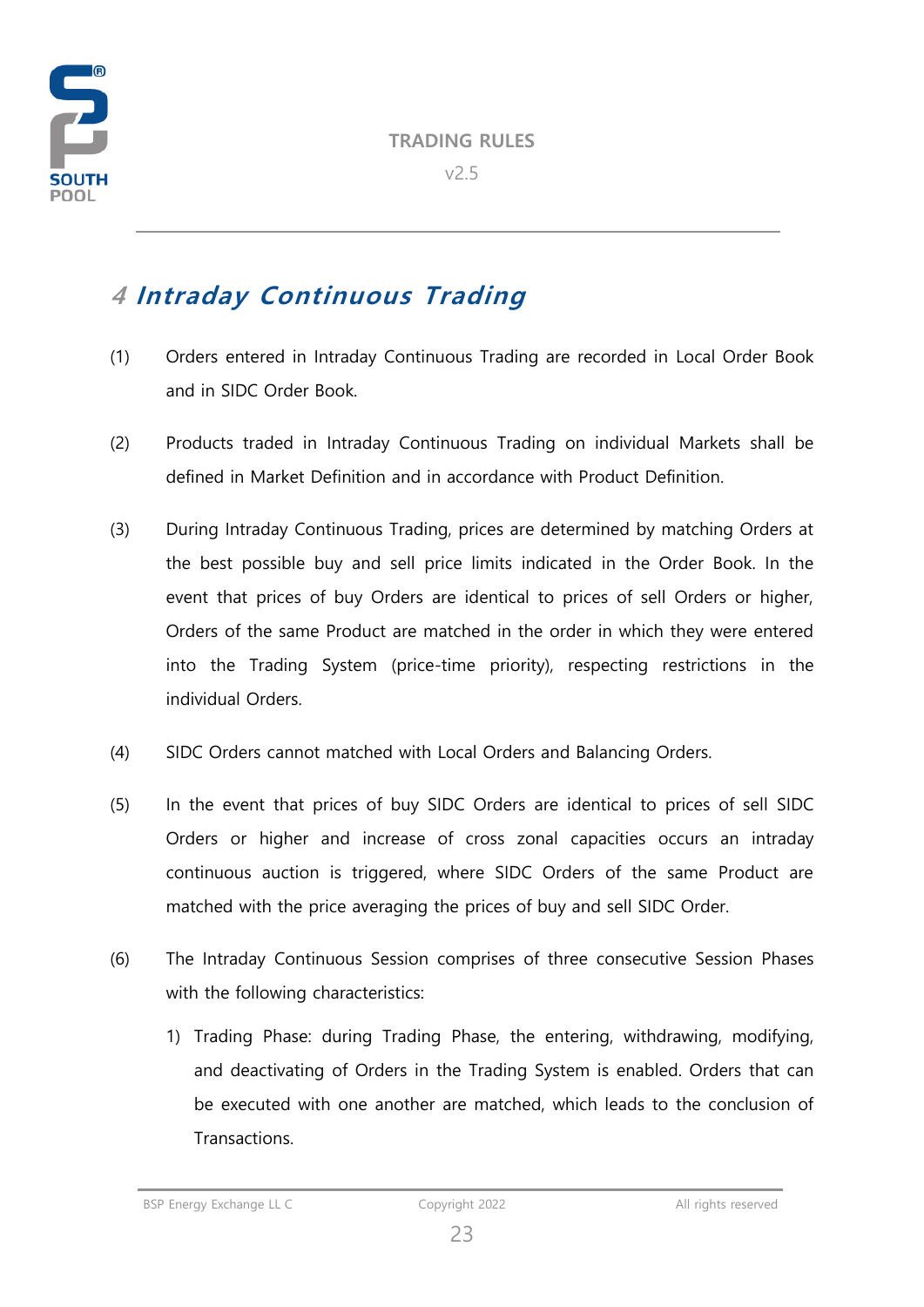

- 2) Balancing Trading Phase: during Balancing Trading Phase, the entering, withdrawing, modifying, and deactivating of Local and Balancing Orders in the Trading System is enabled. Local Orders can be executed only with Balance Order, which lead to the conclusion of Transactions.
- 3) Inactive Phase: at the beginning of this Phase all Orders entered in Trading Phase become inactive. Market Participants are not allowed to enter Orders, they can only check and download their concluded Transactions.
- (7) The rollback procedure on the individual Market shall be set forth in Market Definition.

#### <span id="page-27-0"></span>**4.1 Orders in Intraday Continuous Trading**

- (1) An Order is valid if it consists of at least the following parameters:
	- 1) The parameters assigned by the Trading System: order identifier, order entry time, Exchange Participants Group identifier, delivery date, Physical Settlement Domain identifier for which the Exchange Participant is entering Orders.
	- 2) The parameters assigned by the Exchange Trader:
		- <sup>□</sup> Product,
		- <sup>o</sup> quantity (positive value),
		- **price limit,**
		- <sup>o</sup> whether it is buy or sell Order,
		- **Position Account,**
		- **execution restrictions,**
		- <sup>D</sup> validity restrictions,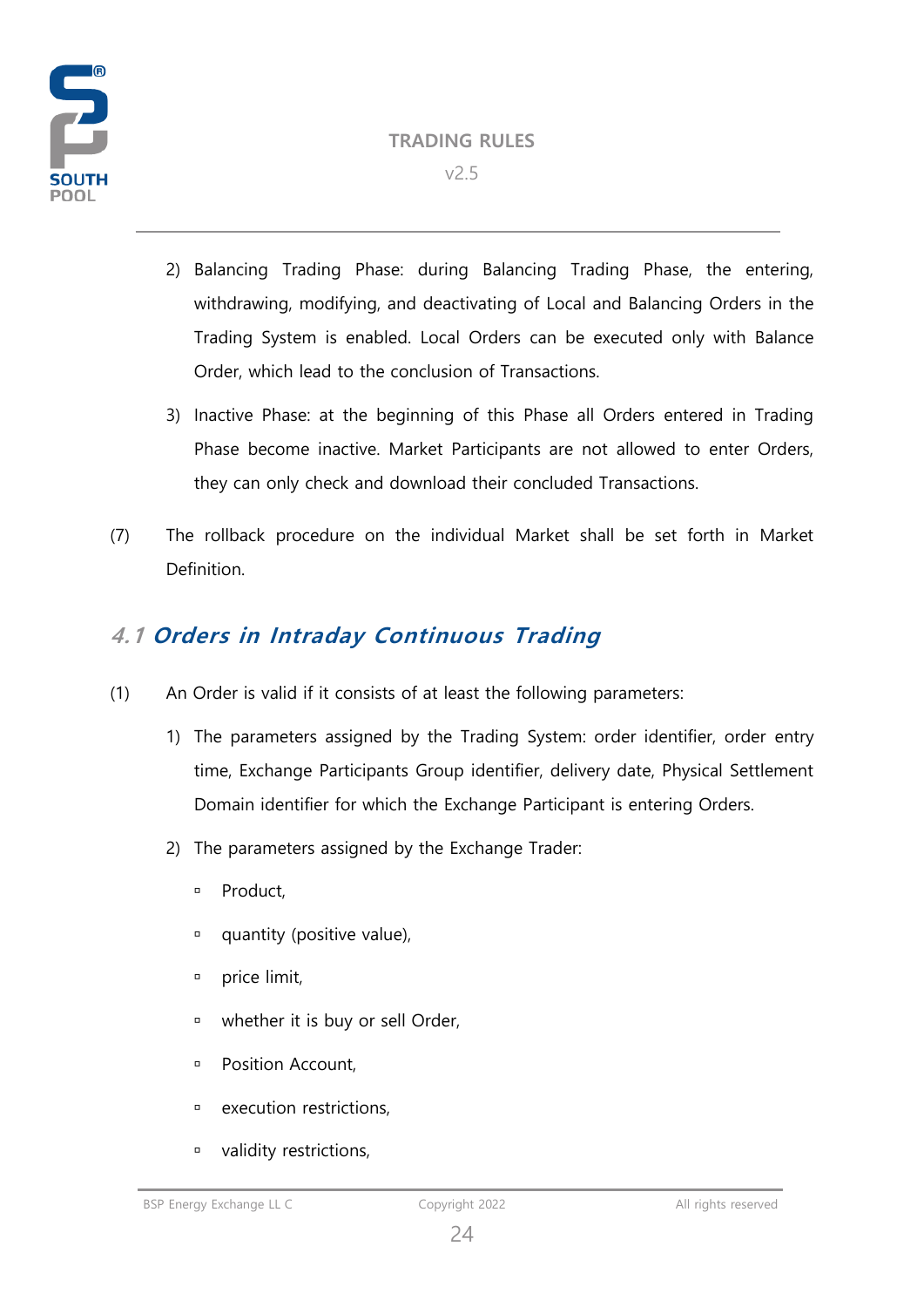

# **TRADING RULES**

- □ hidden quantity restriction,
- <sup>o</sup> type.
- (2) Orders may be provided with one of the following execution restrictions:
	- Immediate or Cancel (IOC) is a restriction requiring that all or part of the Predefined Order is executed immediately after it has been submitted. Any part of the quantity in Predefined Order that has not been executed immediately is automatically cancelled. Partial immediate executions are allowed.
	- Fill or Kill (FOK) is a restriction which means that the Predefined Order must be executed immediately in its entirety or, if it is not possible, totally cancelled.
- (3) All or nothing (AON) is a restriction which applies only to the User Defined Orders. Any part of the quantity in the Order Book remains until the User Defined Orders are executed or cancelled.
- (4) Orders are provided with one of the following validity restrictions:
	- Good for session (GFS) is a restriction which means that an Order is cancelled upon Product Expiration or Product execution.
	- Good till Date (GTD) is a restriction which means that an Order is cancelled upon its expiration of a Product as set by Exchange Trader or its execution.
- (5) Orders may be provided with the following hidden quantity restriction:
	- Iceberg (ICB) is a restriction which means that an Order quantity is divided into several quantities which are entered into Order Book sequentially. The Exchange Trader specifies the total quantity and the initial quantity. The first Order relates to the initial quantity. The hidden quantity is the executed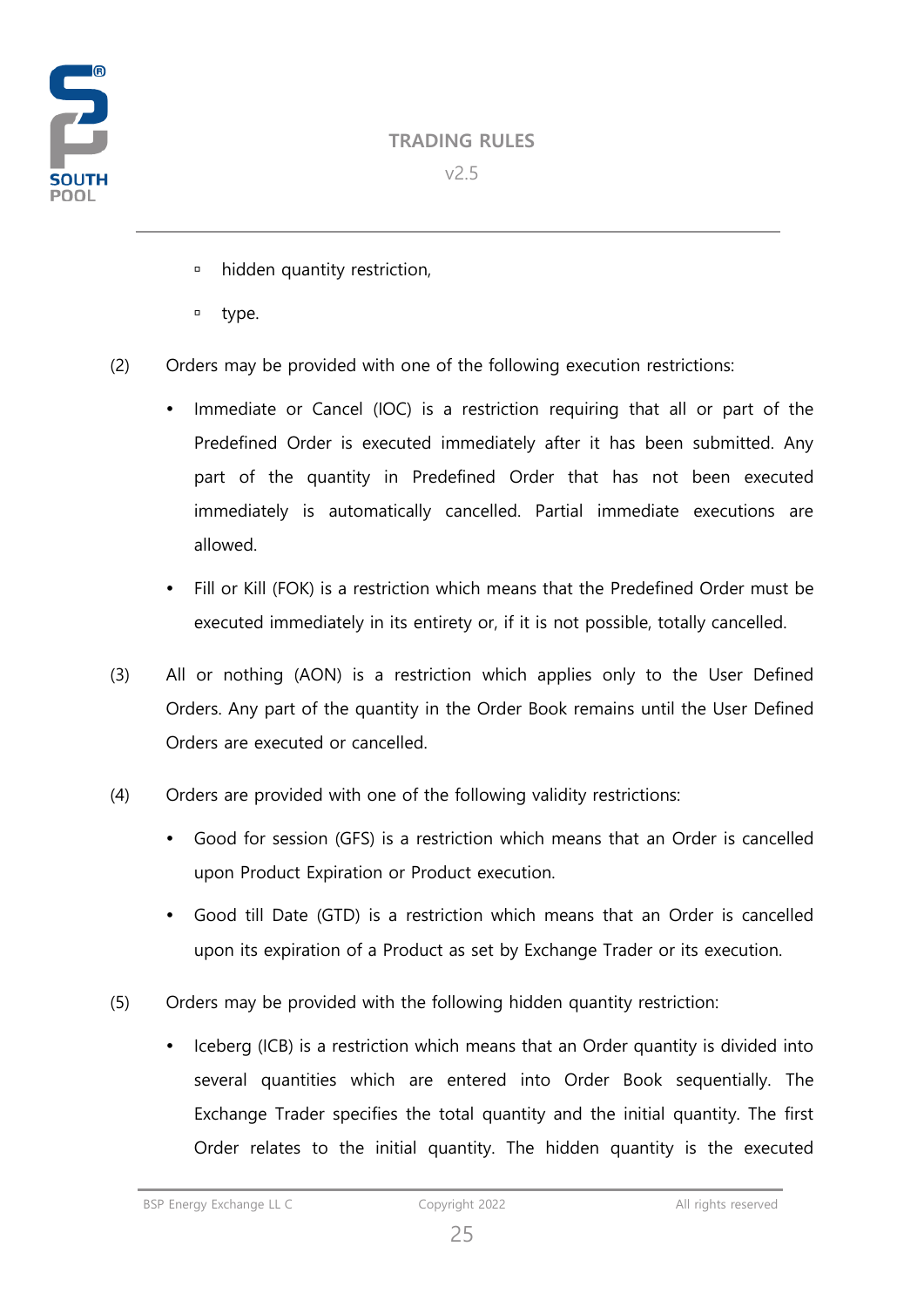

through a series of Orders. Each Order relates to the same quantity as the initial quantity and there are as many Orders as needed to cover the hidden quantity. Each successive Order is treated as a new Order in terms of priority in the Order Book. In the event of an odd lot, the quantity of the last Order is smaller than the initial quantity.

- Iceberg restriction cannot be entered for User Defined Orders.
- (6) Orders can be characterised with the following type:
	- Balance Order (BAL) is an Order that can be submitted only by TSO for system balancing purposes. Balance Orders can be executed against Orders during Trading Phase and Balancing Trading Phase.
- (7) In Intraday Continuous Trading Orders can be entered in Trading System in timeframe as defined in Market Definition.

#### <span id="page-29-0"></span>**4.2 Account Types**

- (1) Generally, there may be three types of Position Accounts available in the Trading System, as follows:
	- a) proprietary Position Account for Orders in own name and account;
	- b) agent Position Account for Orders in own name and client's account;
	- c) Market Maker Position Account for Orders in own name and account for registration of market making activities.

#### <span id="page-29-1"></span>**4.3 Trade Limits**

(1) Trade Limit is to be assigned to every Clearing Member in accordance with the provisions of the Rules.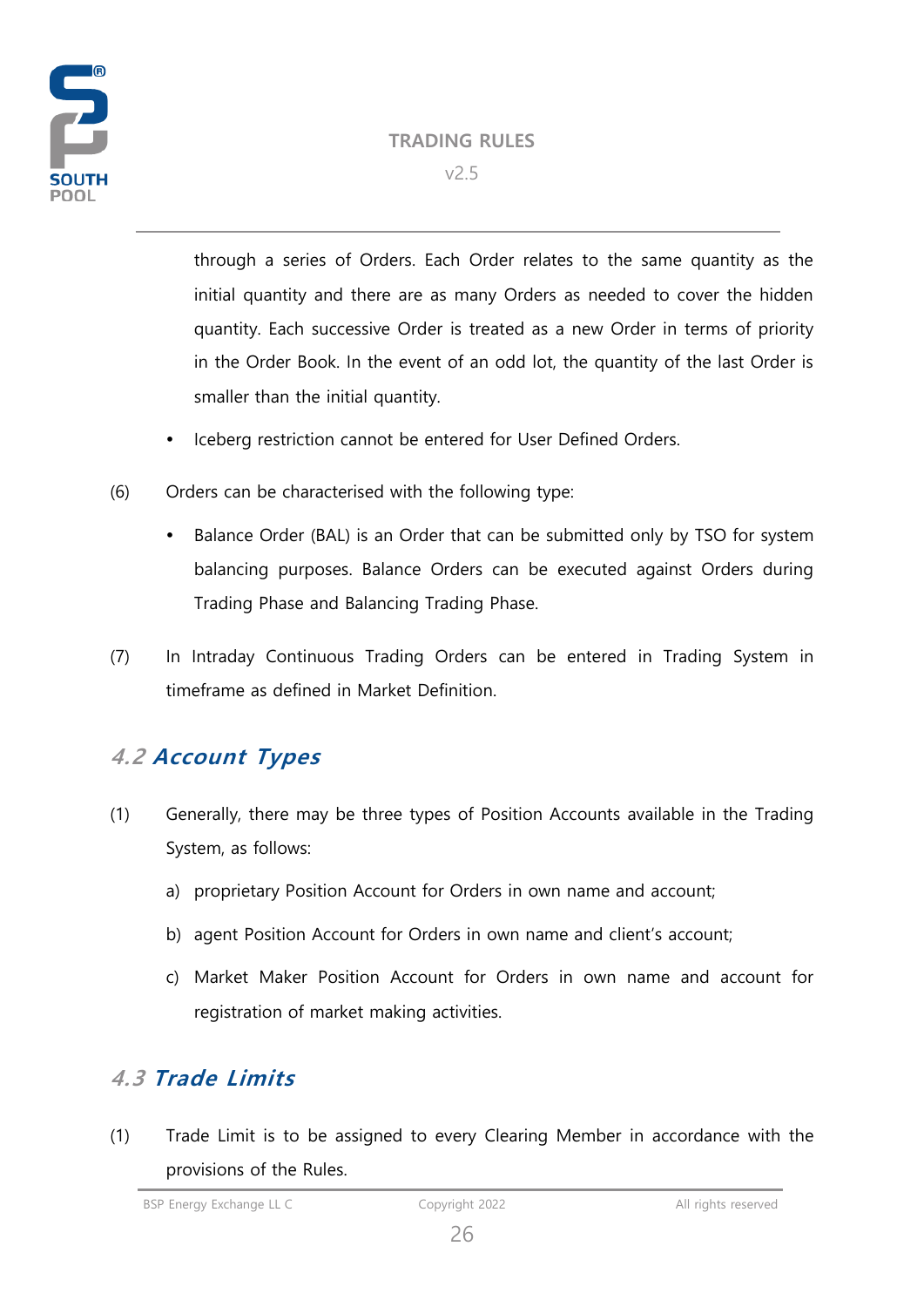

(2) Clearing Member can buy energy only up to the value defined in the Trade Limit.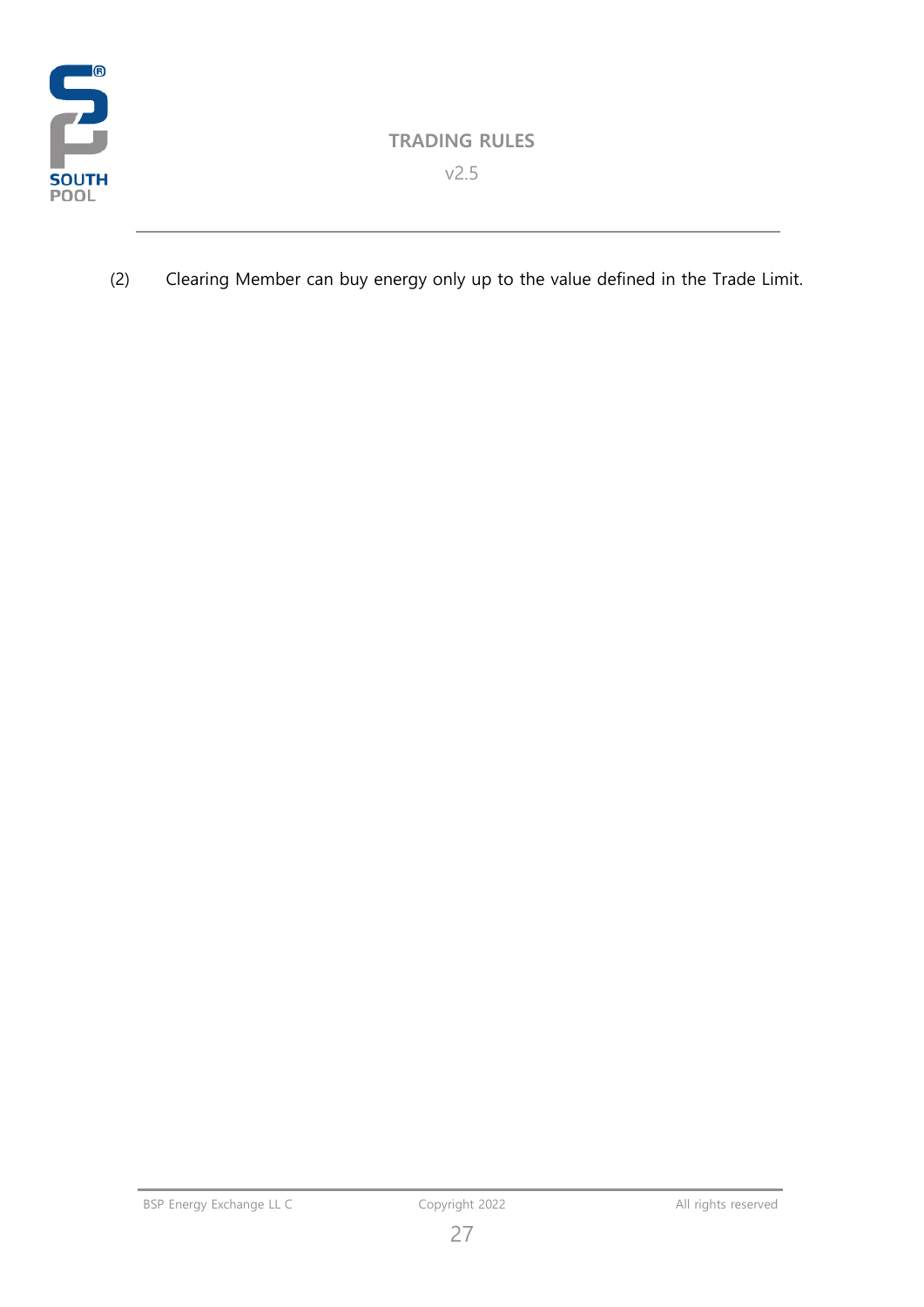

Page left intentionally blank.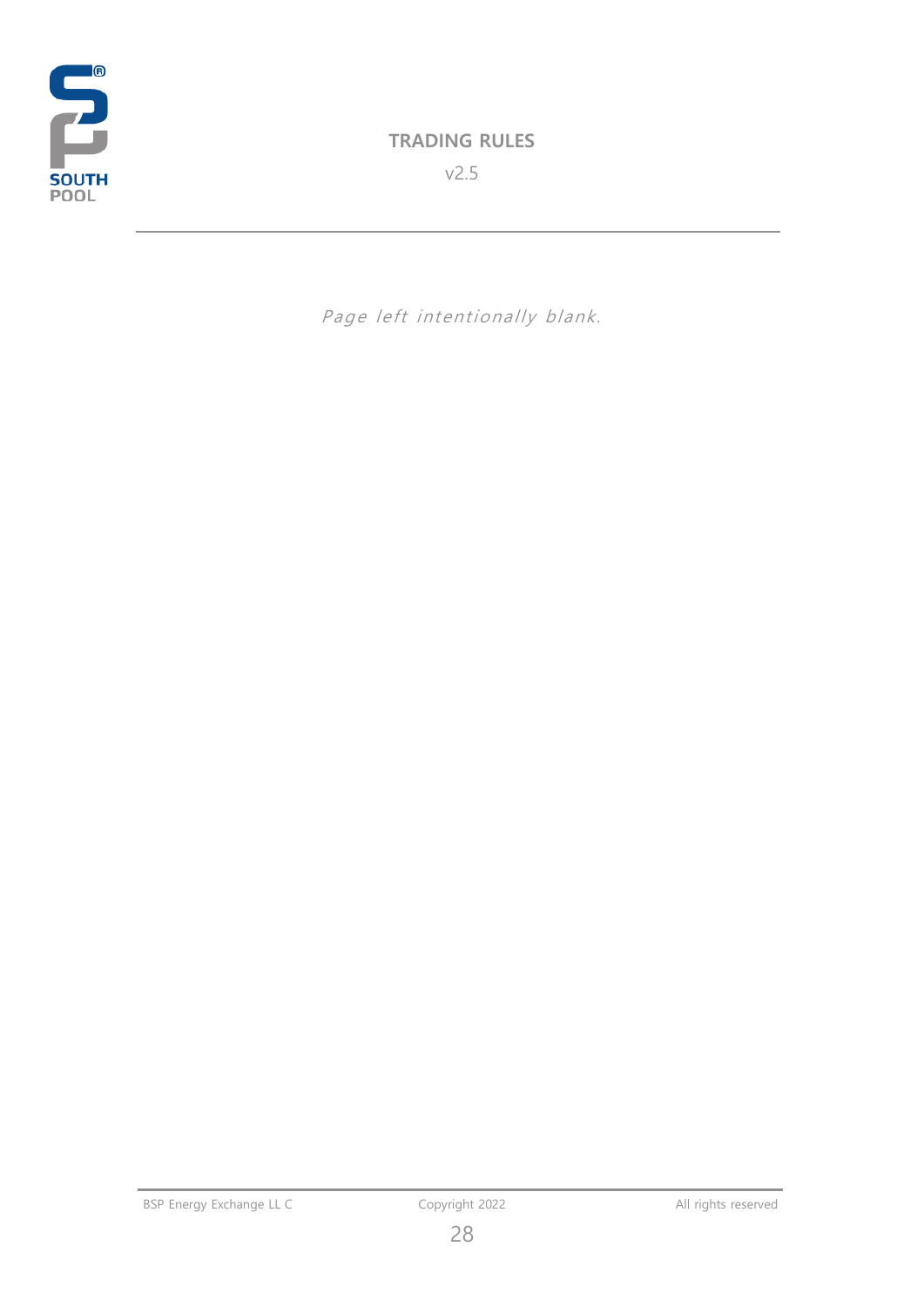

## <span id="page-32-0"></span>**5 Submission For Clearing**

- (1) Orders entered in Submission For Clearing are recorded in Closed Order Book. Products traded in Submission For Clearing on individual Markets shall be defined in Market Definition.
- (2) During Submission For Clearing the Transactions are submitted for Clearing by BSP in agreement between the Originating Market Participant and the Receiving Market Participant.
- (3) The Submission For Clearing Session comprises of two consecutive Session Phases with the following characteristics:
	- 1) Trading Phase: during Trading Phase, the entering, withdrawing and modifying of Orders in the Trading System is enabled for the Originating Market Participant while the Receiving Market Participant can either accept or reject the Order entered by the Originating Market Participant. Orders that have been accepted lead to the submission of Transactions for Clearing by BSP.
	- 2) Inactive Phase: at the beginning of this Phase all Orders entered in Trading Phase become inactive. Market Participants are not allowed to enter Orders, they can only check and download their Transactions submitted for Clearing by BSP.
- (4) During Balancing Trading Phase the entering, withdrawing and modifying of Orders in the Trading System is not allowed.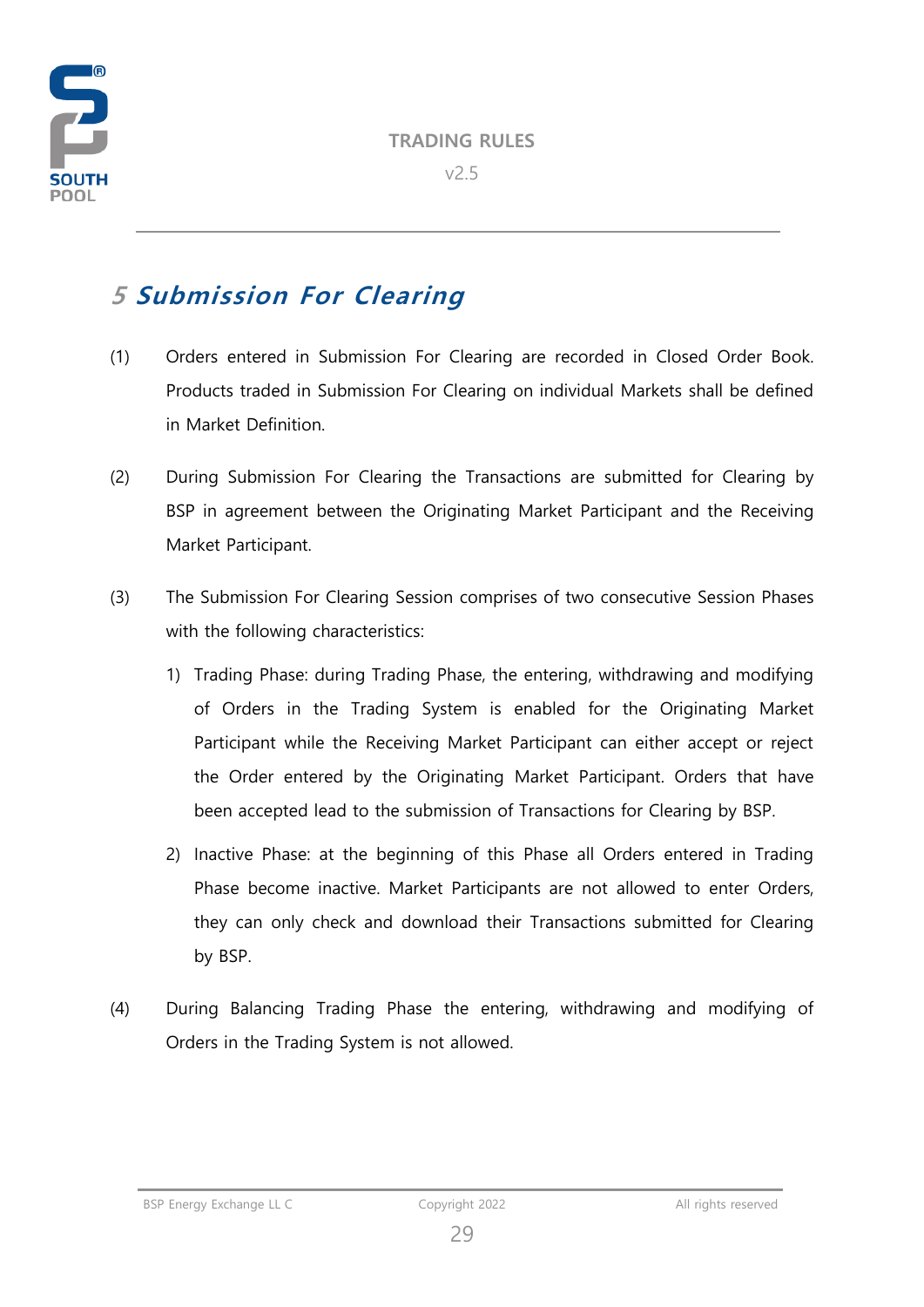

## <span id="page-33-0"></span>**5.1 Orders in Submission For Clearing**

- (1) An Order is valid if it consists of at least the following parameters:
	- 1) The parameters assigned by the Trading System: order identifier, order entry time, Exchange Participants Group identifier, delivery date, Physical Settlement Domain identifier for which the Exchange Participant is entering Orders,
	- 2) The parameters assigned by the Exchange Trader:
		- **Product.**
		- <sup>n</sup> quantity (positive value),
		- <sup>□</sup> agreed price,
		- <sup>o</sup> whether it is buy or sell Order,
		- **Position Account,**
		- Market Participant with whom the Transaction has been concluded.
- (2) In Submission For Clearing Orders can be entered in Trading System in timeframe as defined in Market Definition.

#### <span id="page-33-1"></span>**5.2 Account Types**

- (1) Generally, there may be three types of Position Accounts available in the Trading System, as follows:
	- a) proprietary Position Account for Orders in own name and account;
	- b) agent Position Account for Orders in own name and client's account;
	- c) Market Maker Position Account for Orders in own name and account for registration of market making activities.